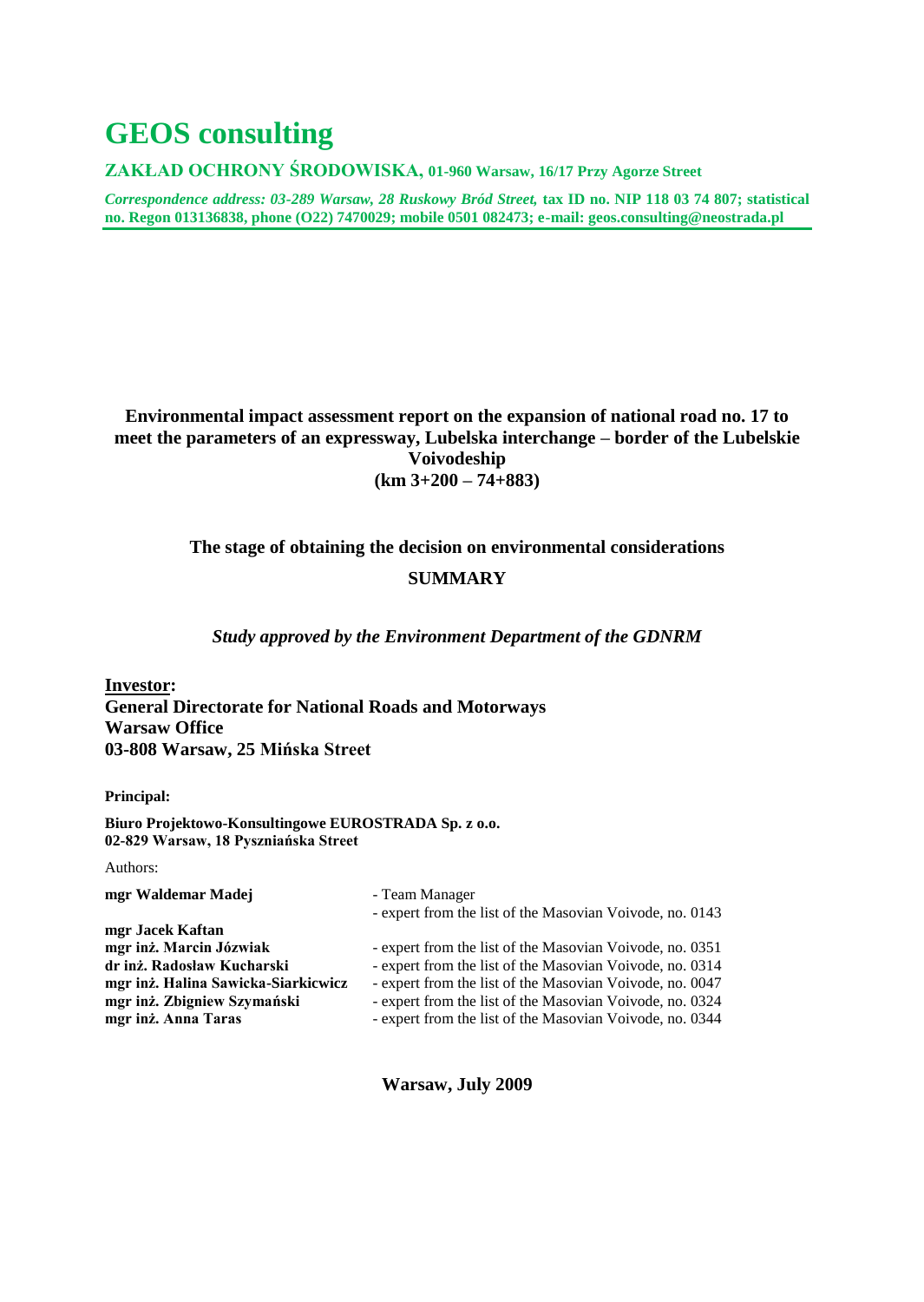## **SUMMARY**

## **1. FORMAL AND LEGAL ASPECTS**

The formal and legal basis for this study is a preliminary analysis commissioned by EUROSTRADA Sp. z o.o. in February 2007 to GEOS consulting Zakład Ochrony Środowiska, based in Warsaw, comparing the potential environmental impact of the variants of national road no. 17, as presented in the technical, economic and environmental study and in the *Environmental impact assessment report on the expansion of national road no. 17 to meet the parameters of an expressway, Lubelska interchange – border of the Lubelskie Voivodeship (km 3+200 – 74+883***);** *The stage of obtaining the decision on environmental considerations*, pursuant to article 59 section 1 item 1 of the Act of 3 October 2008 *on providing access to information concerning the environment and environmental protection, participation of the public in environmental protection and on environmental impact assessments* (Journal of Laws No. 199, item 1227, as amended).

## **2. PURPOSE AND SCOPE OF THE STUDY**

The purpose of the environmental impact assessment report (EIA) was to determine the environmental and spatial considerations resulting from the expansion of national road no. 17 within the border of the Masovian Voivodeship at the stage of construction works and at the operational stage. The interactions between the road and the adjacent residential areas (impact on the residents), the fauna and flora, groundwater and surface water, soil surface, objects subject to protection under the *Environmental Protection Law Act* and monuments of culture have been examined.

Given the significant distance of the planned project from the national border (approx. 110 km from the border with Belarus), no cross-border environmental impact is expected.

As of 15 November 2008, the Act of 3 October 2008 *on providing access to information concerning the environment and environmental protection, participation of the public in environmental protection and on environmental impact assessments* came into effect (Journal of Laws No. 199, item 1227, as amended), partially amending the applicable standards and procedures for environmental impact assessments provided for by the *Environmental Protection Law Act* of 27 April 2001 (J.L. of 2008, No. 25, item 150, as amended).

Pursuant to article 59 section 1 item 1 of the Act *on providing access to information concerning the environment and environmental protection, participation of the public in environmental protection and on environmental impact assessments*, an environmental impact assessment is required for the implementation of planned projects which may have a significant environmental impact, which, pursuant to the Ordinance of the Council o Ministers of 21 August 2007 amending the Ordinance *on determining the types of project that may have a considerable impact on the environment, and on detailed considerations related to qualifying projects for drawing up the environmental impact assessment report* (J.L. No. 158, item 1105), include motorways and expressways, except for the renovation of motorways and expressways as well as projects involving the construction, alteration, installation, renovation or demolition of: exit roads from a public road, road passages, parking lanes, separating lanes, road shoulders, pavements, bicycle paths, retaining structures, culverts, footbridges as well as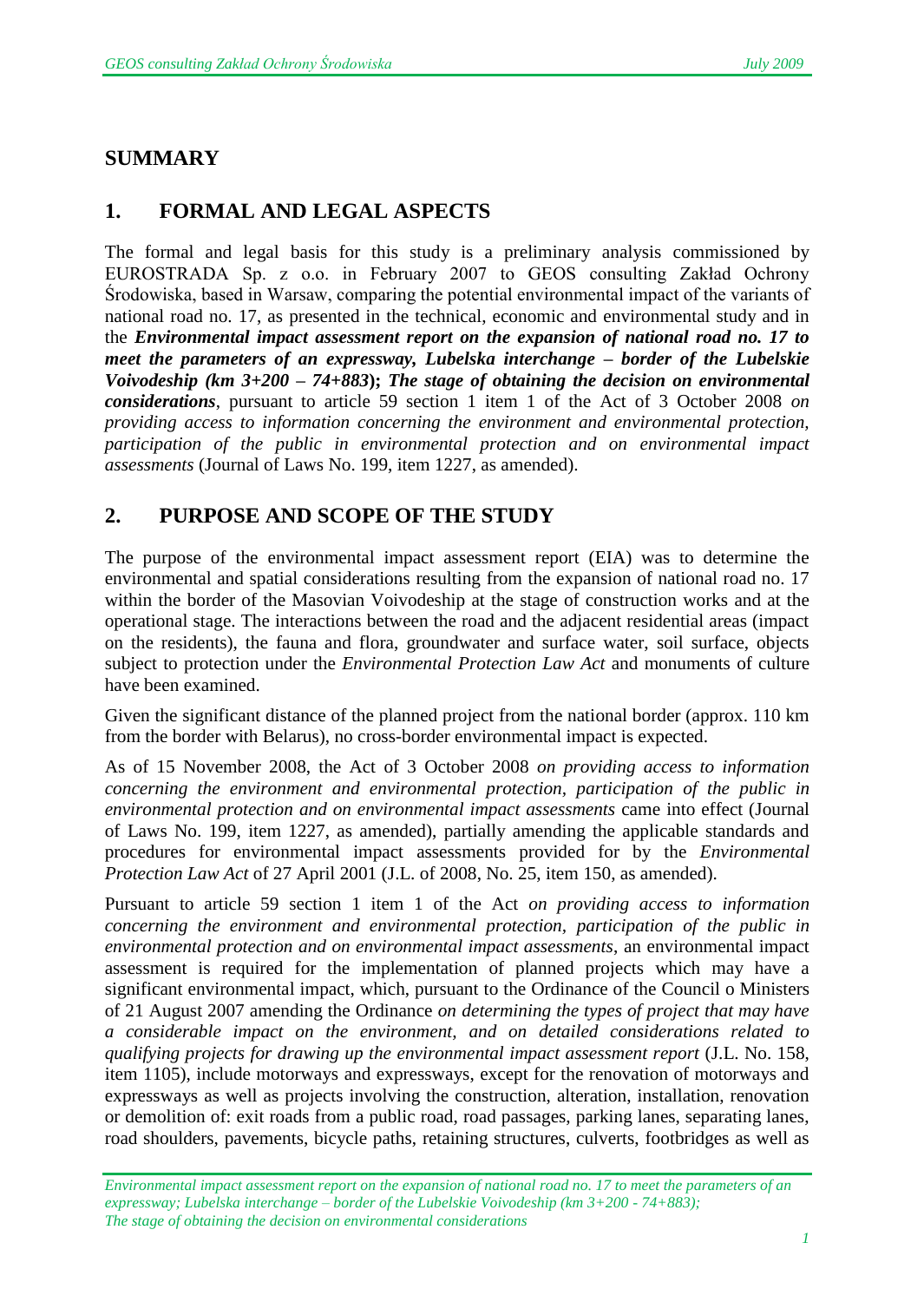technical road facilities and equipment.

The environmental impact assessment is conducted as part of the procedure regarding the issuing of the decision on environmental considerations and when such an assessment is deemed as necessary by the authority competent for issuing the decision on environmental considerations (in this case, the Regional Director for Environmental Protection) – road investment permit (issued pursuant to the Act of 10 April 2003 *on the special rules of preparing and implementing national public road projects*, J.L. of 2008, No. 193, item 1194, as amended) and the building permit (issued pursuant to the Construction Law Act of 7 July 1994, J.L. of 2006, No. 156, item 1118, as amended).

The detailed scope of the environmental impact assessment report is specified by article 66 section 1 of the Act of 3 October 2008 *on providing access to information concerning the environment and environmental protection, participation of the public in environmental protection and on environmental impact assessments* (Journal of Laws, No. 199 item 1227, as amended).

#### **3. MATERIALS USED IN THE STUDY**

l

The presented EIA report was prepared by a team of experts from the list of the Masovian Voivode, based on the provided materials, opinions, site inspections, working discussions and the authors' own studies.

The study makes reference to the applicable acts of Polish and EU law which standardise aspects related directly or indirectly to environmental protection. The study also uses works, documentation, industry-specific and other manuals (published and unpublished), as well as numerous topographic and thematic maps (mainly geological, hydrogeological and hydrographical maps), and monitoring data, mainly related to the quality of surface and groundwater.

During several site inspections by the team of industry experts (June and October 2006, March, April, May and September 2007, March to July 2008), the natural environment and the spatial conditions in the vicinity of the discussed section of road no. 17 were surveyed in detail. The environmental survey was also intended to verify the data and materials obtained from Commune Offices, Starosta Offices and the Voivodeship Office.

In June and July 2008, a detailed wildlife inventory was taken in the valleys of the Świder and Mienia rivers (approx. 1 km section upstream and downstream of both rivers) in connection with the classification of the valley sections as potential Natura 2000 habitat protection areas. The results of the wildlife inventory and the assessment of the potential impact of the modernisation of road no. 17 on that area are presented in a separate report<sup>1</sup>.

In 2009, a supplementary wildlife inventory was taken along the route of all of the planned road variants.

The data on the locations of wildlife refuges, the local wildlife migration routes, the places where wildlife accidents occur, as well as the condition and change in the number of wildlife in the vicinity of the discussed road, have been obtained from forest inspectorates and hunting associations.

*<sup>1</sup>* Environmental impact assessment report on the expansion of national road no. 17 to meet the parameters of an expressway in terms of the impact on the planned Natura 2000 special habitat protection area "Dolina Œwidra" (code: pltmp507). GEOS consulting, Warsaw 2008

*Environmental impact assessment report on the expansion of national road no. 17 to meet the parameters of an expressway; Lubelska interchange – border of the Lubelskie Voivodeship (km 3+200 - 74+883); The stage of obtaining the decision on environmental considerations*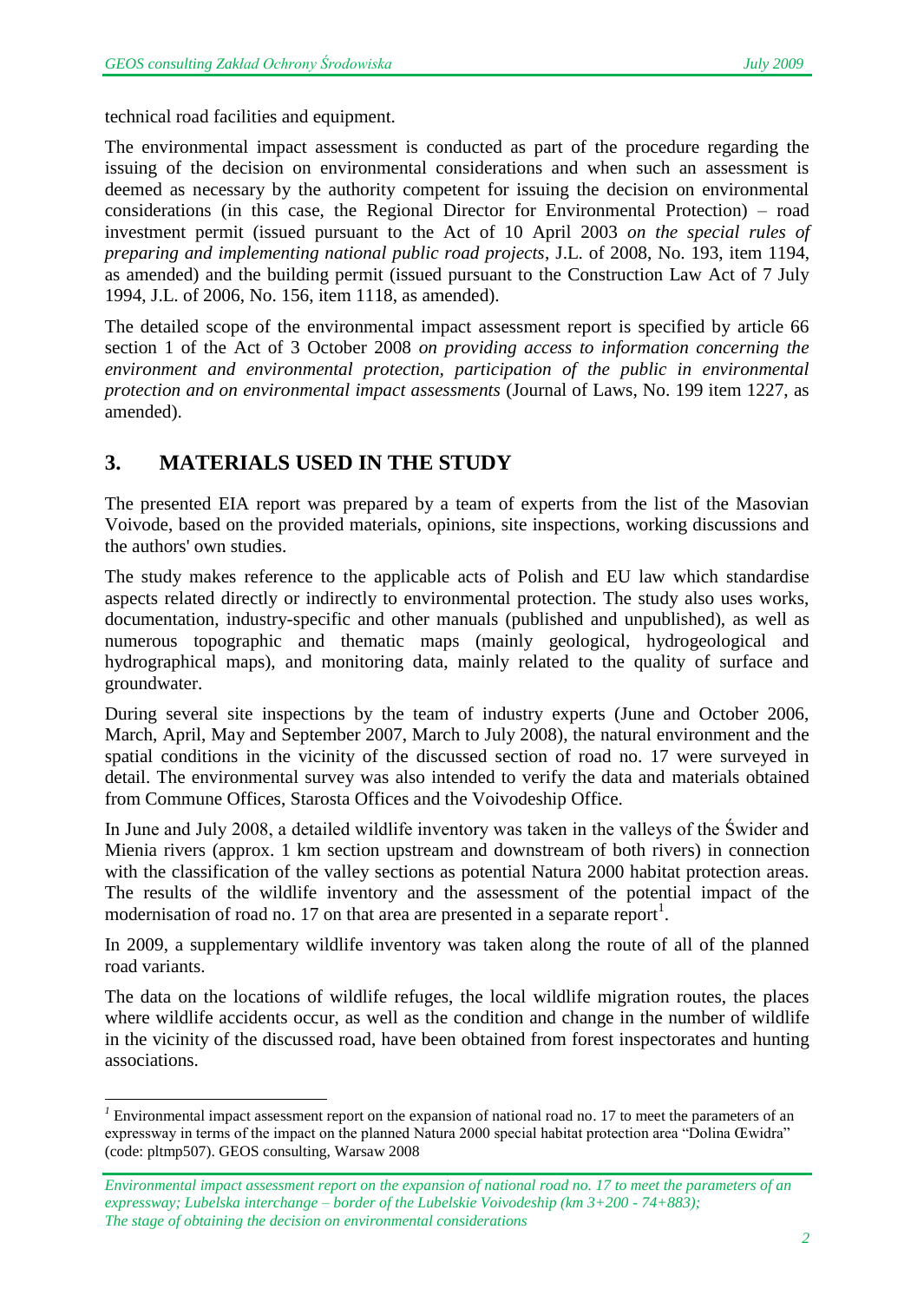The route of the discussed expansion variants for road no. 17 within the border of the Masovian Voivodeship was presented in December 2006 to the Voivodeship Nature Conservation Officer and the Voivodeship Monument Conservation Officer so that they could issue an opinion.

## **4. DESCRIPTION OF THE UNDERTAKING**

The discussed project involves the expansion of national road no. 17 to meet the parameters of a dual carriageway expressway with limited accessibility on the section from the designed Lubelska Interchange to the border of the Lubelskie Voivodeship (from km 3+200 to km 74+883), excluding the constructed ring road of Garwolin.

National road no. 17 is a part of the expressway system (S17) and serves transit traffic on the route connecting the north with the south (Warsaw – Lublin – Hrebenne). Since the capacity of the existing junctions with national roads (no. 2 and 50) and Voivodeship roads (no. 721, 805 and 807) has nearly reached its limit and due to the constantly increasing intensity of transit traffic (heavy goods vehicles), the expansion of the discussed road is fully justified.

Adapting the existing road to meet the parameters of an expressway with limited accessibility involves building a second carriageway in addition to the existing carriageway or building a dual carriageway road along a new route as well as ensuring traffic entry at interchanges, connections for local traffic between the interchanges, bus traffic and grade-separated pedestrian traffic, building rest and service areas and facilities protecting the environment and human health (e.g. acoustic screens and wildlife crossings).

Meeting the above requirements will involve, among other things, demolishing some of the residential and industrial buildings, clearing greenery (mainly roadside trees and forests) as well as modifying the local social, spatial and environmental conditions.

At Stage I of the technical, economic and environmental study, a preliminary comparative analysis was conducted for the road variants 0, 1, 2 and 3 presented by EUROSTRADA Sp. z o.o. in 2006 in terms of the variants' environmental impact.

Following consultations in spring 2007 with local administration representatives, the residents concerned, the Voivodeship Nature Conservation Officer, the Board of Directors of the Masovian Landscape Park and forest inspectorates, Variants 1a and 2a (modified base variants 1 and 2) were recommended for further consideration.

Variant 3, which bypasses Wiązowna to the north-east and to the east, was rejected by the residents of Wiązowna commune in a general ballot and was not taken into consideration at the stage of preparing the report.

As a result of the findings included in the report of the Investment Opinion Team of June 2007 as well as further consultation with local government authorities and consultation with the public, the additional Variants 1b and 2b were prepared as modifications of Variants 1a and 2a on the section Wiązowna -Wólka Mlądzka.

Finally, the following variants were considered in the environmental impact assessment for the expansion of national road no. 17 within the border of the Masovian Voivodeship:

**Variant 0**, involving abandoning the project and the road expansion, and leaving the road as it is.

**Variant 1a**, involving, in general, the construction of a second carriageway in addition to the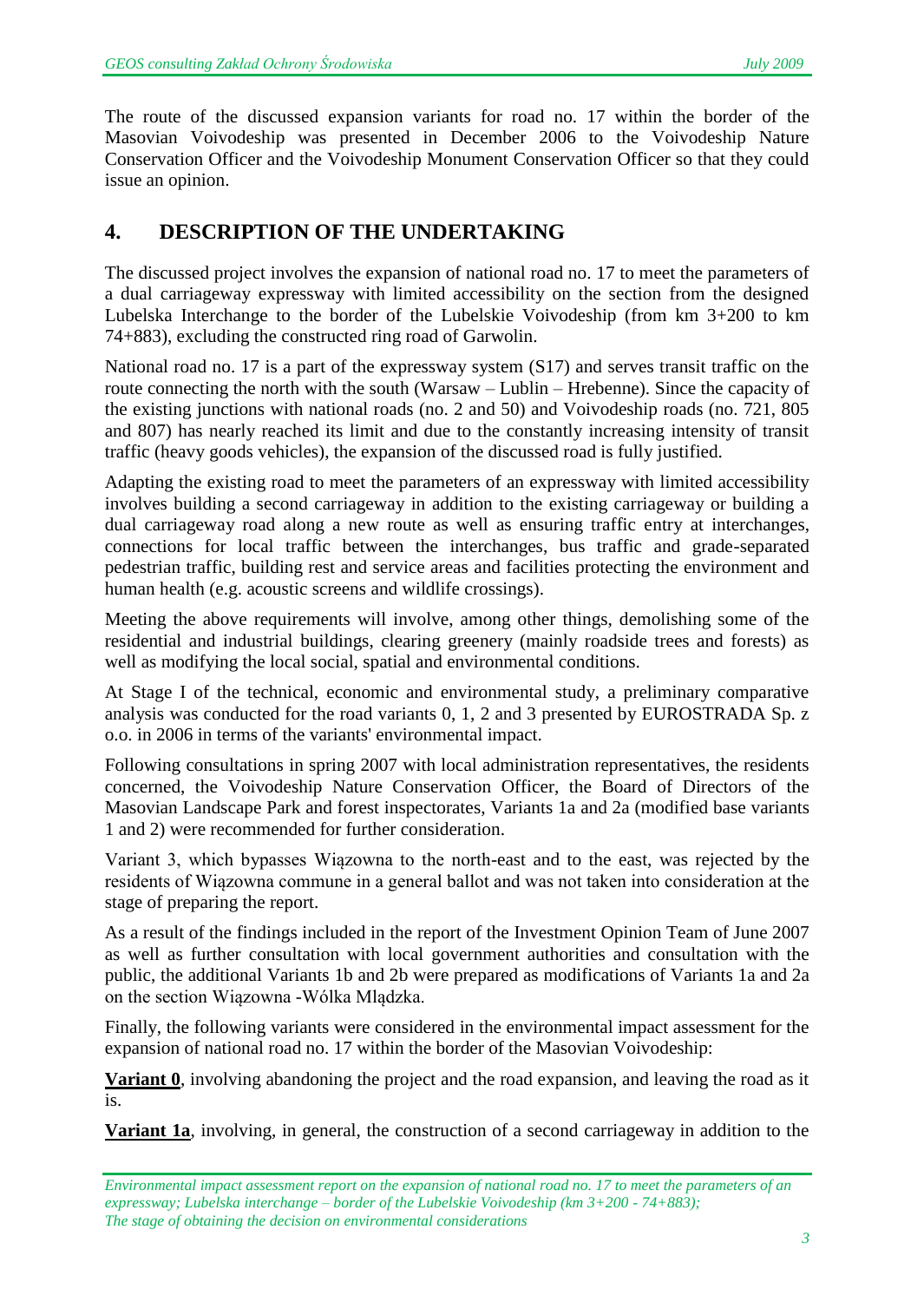existing road with slight modifications due to visibility considerations at the curves, and the construction of the ring road of Kołbiel.

**Variant 2a**, mainly involving the construction of a second carriageway in addition to the existing road and guiding several sections of the road along a new route (mainly moving the road away from Wiązowna and Radiówek, and building four ring roads for the following locations: Wola Ducka-Ostrowa, Kołbiel, Gończyce and Żabianka); this variant is most widely accepted by the local community and local government authorities.

**Variant 1b**, identical with Variant 1a on the section to Wólka Mlądzka interchange (with slight corrections of the route in the region of Wiązowna and Radiówek), with the following route being the same as Variant 2a, which is supported by the local community.

**Variant 1c**, involving an additional ring road of Wólka Mlądzka. The route has been outlined to the east of that location, according to the residents' suggestions.

**Variant 1d**, involving the construction of a ring road of Wólka Mlądzka to the west of that location.

**Variant 2b** is in general similar to Variant 2a but a flyover is planned on the section where the road crosses the Masovian Landscape Park (Wiązowna region).

Out of nine communes located along the route of the discussed section of national road no. 17, only three communes have valid zoning plans, according to the *Zoning and Development Act* of 27 March 2003 (J.L. No. 80, item 717, as amended). On the section running across Otwock, the variants examined in this report, except for Variant 2a, are inconsistent with the exiting zoning plan. Only Górzno commune has a zoning plan that includes the required carriageway for a new expressway.

# **5. DESCRIPTION OF THE NATURAL ENVIRONMENT**

On the discussed section, national road no. 17 runs from the north-west to the south-east and crosses the territories of nine communes in Otwocki Poviat (Wiązowna Rural Commune, Town of Otwock, Celestynów and Kołbiel Rural Communes) and Garwoliński Poviat (Pilawa Urban and Rural Commune, Garwolin, Górzno, Sobolew and Trojanów Rural Communes) in the Masovian Voivodeship.

According to J. Kondracki's physical geography of the region, the discussed area is located in the North European Plain province, the Central Poland Lowlands subprovince (Niziny Środkowopolskie) and in two macroregions: Central Masovia Lowland (Nizina Środkowomazowiecka) (mesoregions: Garwolińska Plain and Dolina Środkowej Wisły) and South Podlasie Lowland (mesoregion: Żelechów Area Upland).

The terrain was shaped by the erosive and accumulative activity of continental glaciers (strongly levelled postglacial upland) and melt waters (erosion and denudation), and later by surface watercourses (river valleys), wind activity (sand hills) and organic accumulation (peat plains).

The discussed road section is located within the limits of the geological unit Brzeżna Basin (Niecka Brzeżna), in the following sub-units: south-eastern part of the Warsaw Basin (Niecka Warszawska), the Masovia and Lublin Area Trench (Rów Mazowiecko-Lubelski) and southwestern edge of the Łuków Area Plateau (Wyniesienie Łukowskie).

The Warsaw Basin is the central and deepest part of the Brzeżna Basin. It is made up of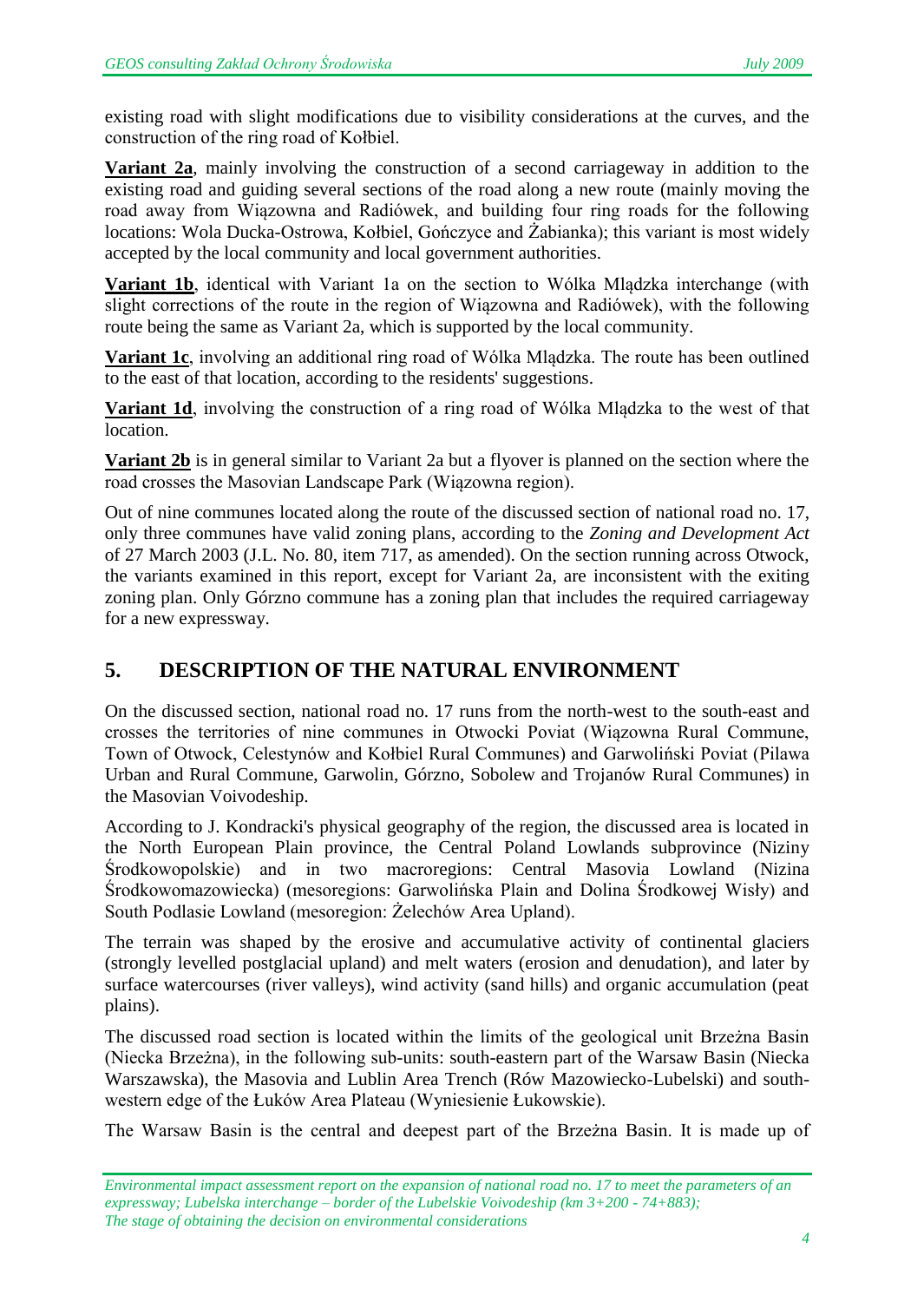Cretaceous formations and filled with Tertiary and Quaternary sediments. The Tertiary sediments are represented by Paleocene, Eocene, Oligocene, Miocene and Pliocene formations. The Łuków Area Plateau (Wyniesienie Łukowskie) and the Masovia and Lublin Area Trench (Rów Mazowiecko-Lubelski) are Paleozoic tectonic structures formed mainly in the Devonian and the Carboniferous, with Permian-Mesozoic sediments.

The major part of the area where the road runs is covered by Quaternary sediments: mainly strongly transformed glacial till, gravel and sand from the North Poland glacial period and the Central Poland glacial period, as well as sand, gravel and river silt in the valleys of earlier and contemporary watercourses. In several places there are major layers of eolian sand and in depressions there are aggradate mud and peat layers.

In the vicinity of road no. 17, there are four documented deposits of natural aggregate (sandgravel and sand) with a valid mining licence (these deposits could be used at the construction stage) (Sławiny III, Gąsów, Górzno and Kobylnica) and two loam deposits (Anielinek II and III).

According to the regional classification of groundwater in Poland by B. Paczyński, the terrain discussed in the study is located in the north-eastern macroregion, Masovian region (I), central subregion  $(I_1)$  and Masovia and Podlasie Area region  $(I_{1A})$ .

The discussed area is within the border of two porous Main Ground Water Reservoirs (GZWP): GZWP 215 – Warsaw Subbasin (Subniecka Warszawska) (Tertiary reservoir) and GZWP 222 (Quaternary reservoir) – Dolina Środkowej Wisły. The first water-bearing utility layer in the area concerned is fully separated from the terrain surface and not directly threatened by road contamination.

According to information provided by starostas and communes, within a distance of 300-400 m from road no. 17, there are no municipal water intakes or other wells used by the public. There are water pipelines in most of the settlements, and the settlements are not supplied from shallow drilled and dug wells.

In the area discussed in the study, there is a well-developed river system with numerous drainage ditches. The main rivers crossing the discussed road are: the Mienia, Świder, Promnik, Korytka and Okrzejka. There are no major surface water reservoirs but there are small river beds (mainly in the valley of the Świder river), fish ponds (the largest pond is in the region of Trojanów) and excavations (peat excavation ponds and clay pits).

According to the regional climate geography of Poland by W. Okolowicz, the terrain discussed in the study is located in the Masovia and Podlasie climate region. The average annual air temperatures range from 7.4°C to 8.1°C. July is the hottest month (with an average temperature of 17.8°C) and January is the coldest (average temperature of 3°C). The annual precipitation (550-650 mm) is lower than the average value for Poland. Western winds prevail, with a significant share of southern winds.

The discussed section of national road no. 17 crosses two soil and agricultural regions: the Otwock region (Wiązowna and Celestynów communes) and the Garwolińsko-Żelechowski region (other communes). Arable land is dominated by Endoeutric Cambisols and half-bog soil, with a smaller portion of pseudopodzol. Grassland can be found mainly in river valleys on sandy alluvial soil or black earth.

Along the discussed section of road no. 17, there is protected soil, mainly of organic origin, and located primarily in depressions and swampy river valleys: on the section Puznówka-Lipówki, around Maryniszki, Mazurki, Gończyce and Fabianki villages.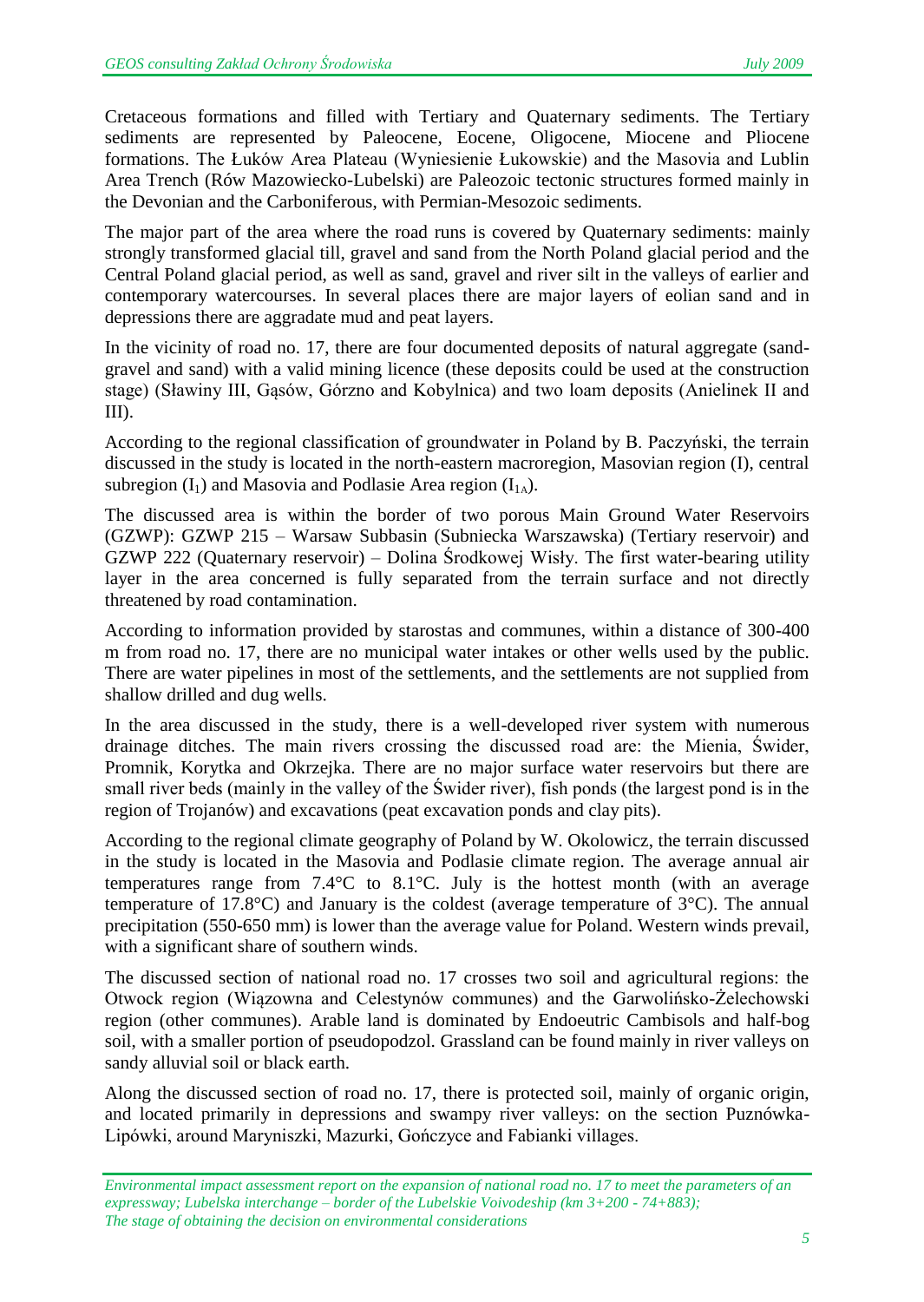The average forestation of communes located along the discussed section of national road no. 17 is 32.6%, with the national average amounting to approx. 29%. The communes with the highest forestation are Celestynów (47.2%) and the town of Otwock (40.1%). The lowest forestation is found in Kołbiel commune (19.4%). The forest in the area concerned is managed by the Celestynów Forest Inspectorate and Garwolin Forest Inspectorate. The ownership structure is dominated by private forests, with limited monitoring and supervision on the part of the forest inspectorates.

The most prominent forest communities in the area covered by the study are pine forests related to the relatively infertile fresh and humid habitats originating from river sands. They are represented by subcontinental fresh forest and suboceanic fresh forest. The least fertile pine forests, which usually grow on dunes, are represented by inland dry forest (e.g. dunes in the region of Wiązowna). Along the rivers (mainly the Świder, Mienia and Okrzejka), there are poplar and willow, elm and ash as well as ash and alder riparian forests.

The leading element in the development of the roadway are the double-sided multi-species linear tree plantings. On several sections, the plantings have a high nature value, are of an advanced age and have a considerable size, e.g. in the region of Majdan, Świerk and Puznówka.

In the area where a detailed wildlife inventory was taken, 7 habitats mentioned in Annex I to the Habitats Directive were identified, while no plants from Annexes II and IV to the said Directive were found. In the surveyed area, 16 species of vascular plants were found that are subject to national protection under the applicable law, including 8 species subject to strict protection (Marsh Labrador tea, Early Marsh Orchid, western marsh orchid, Broad-leaved Helleborine, common bladderwort, *Hepatica nobilis* Mill, mezereon and stiff clubmoss) and 8 species subject to partial protection.

Given the conducive natural conditions (high percentage of areas covered with forests and trees in the land use structure, diverse terrain shape with numerous valleys and location in an important migration corridor), there is a constant presence of a significant wildlife population in the vicinity of road no. 17. There are numerous precious species of protected mammals as well as common mammals (including game) in the area: wild boar, roe deer, European pine marten, European badger and a smaller population of elk.

In the course of the detailed wildlife inventory, 24 species of mammals were identified, including 3 species subject to strict protection (the red squirrel, Northern white-breasted hedgehog and the common shrew) and 4 species subject to partial protection (the European otter, European beaver, European water vole and the mole). Two species (the otter and the beaver) are listed in Annex II to the Habitats Directive.

Along the route of all variants for the planned expansion of national road no. 17, there are 73 species of nesting birds. The majority of the species (68) are strictly protected taxons, including 12 species that require active protection. There are also 12 bird species listed in Appendix I to the Birds Directive: the White Stork, Western Marsh-harrier, Montagu's Harrier, Corn Crake, Common Crane, Kingfisher, Black Woodpecker, Middle Spotted Woodpecker, Red-backed Shrike, Great Grey Shrike, Woodlark and the Red-breasted Flycatcher.

In the rivers crossed by road no. 17, 19 species of fish and river lamprey were identified, three of which (the Ukrainian brook lamprey, spined loach and the Amur Bitterling) are listed in Annex II to the Habitats Directive.

32 species of butterfly were identified in the course of the inventory. Butterflies are present along the whole route of the planned investment, penetrating the area in the search for food or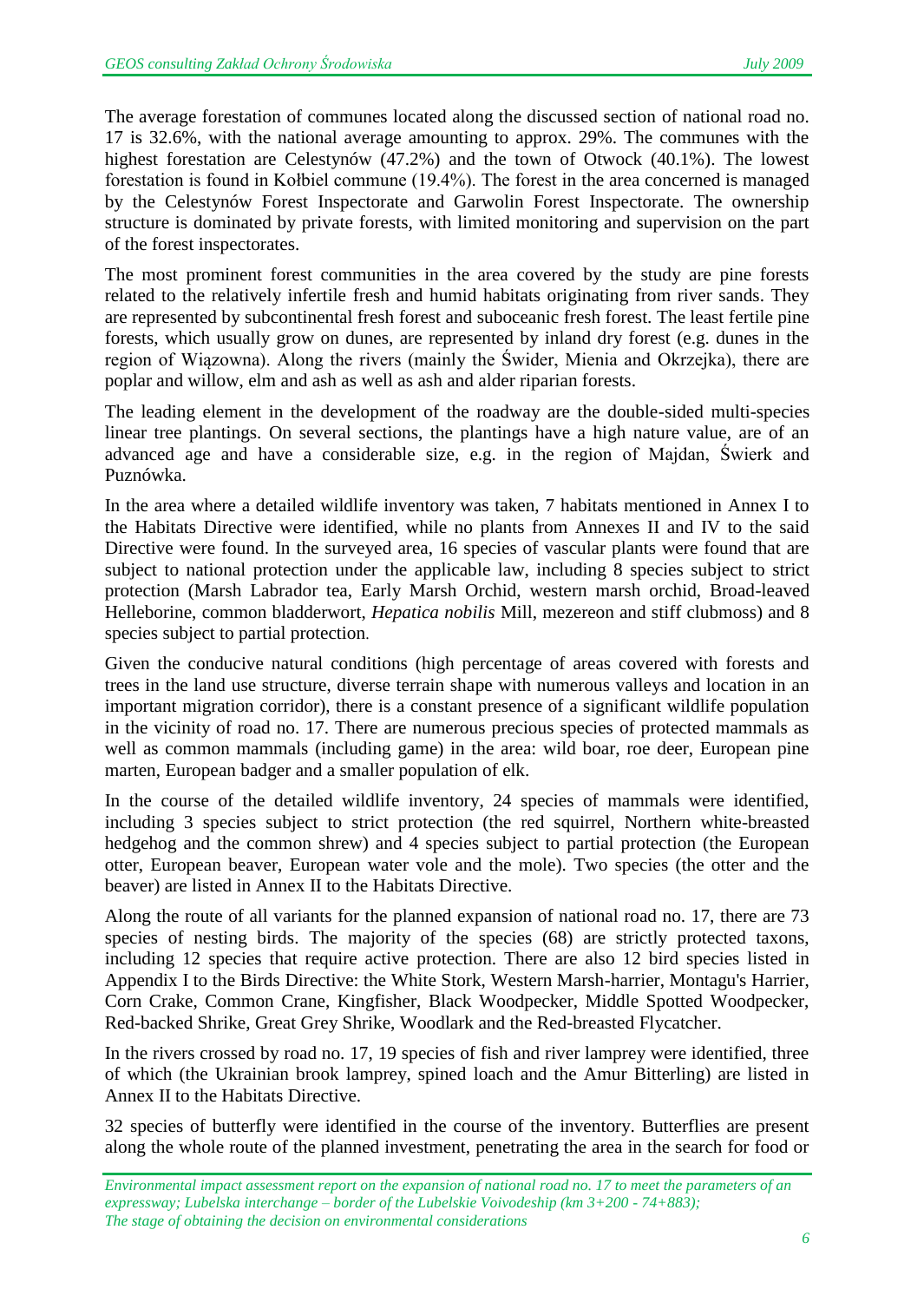migrating between habitats. Therefore, they cannot be assigned to a single place. This is reflected by the results of the inventory, which did not identify any species protected under national law and species from Annex II of the Habitats Directive.

In addition, 8 species of strictly protected beetle and 6 species of dragonfly were identified.

In the vicinity of the discussed variants of national road no. 17, there are also 2 species of amphibians from Annex II to the Habitats Directive (the northern crested newt and the European fire-bellied toad).

Along the discussed road section, there are several areas with a variety of species, some of which are protected. These include: the valley of the Mienia and Świder, the forest complex of the Masovian Landscape Park and the Warsaw Landscape Conservation Area, *Miętne* region forests*,* the valley of the Spod Górzna watercourse, forests in the region of Aleksandrów and Trzcianka, as well as the broad valley of the Okrzejka river covered with forests and meadows, including fish ponds in Trojanów.

The following protected areas were identified along road no. 17: the Świder nature reserve (including the valleys of the Świder and Mienia rivers), the Masovian Landscape Park with buffer zone (crossed by the road in the region of Wiązowna, and between Ostrowik and Anielinek), landscape conservation areas: the Warsaw landscape conservation area (between Wiązowna and Wólka Mlądzka, and Ostrów and Ostrowik) and the Vistula landscape conservation area (between Kołbiel and Puznówka), the planned Natura 2000 special habitat conservation area "Dolina Świdra", as well as ecological land and park facilities protected by the monument conservation officer.

At a distance of approx. 9 kilometres from road no. 17, there are four Natura 2000 areas: special bird protection area – PLB140001 Bagno Całowanie and PLB140004 Dolina Środkowej Wisły, site of Community importance PLH140001 Bagno Całowanie and a proposed site of Community importance Wisła Środkowa. Given the distance and nature of the planned activity, the listed Natura 2000 areas are outside the impact range of the planned project.

Several trees growing in the vicinity of road no. 17 are protected nature monuments. These are two pedunculate oaks in Emowo, Wiązowna commune, and two Norway maples in Potaszniki, Górzno commune.

There are rural parks entered into the register of historic monuments in the discussed area, outside the impact range of the planned project: Nojman park and palace in Wiązowna, the Karolin-Marianów park and villa (Chrzanowscy) in Wiązowna, a park in Gródek and a number of other architectural and sacral objects.

#### **6. IMPACT OF THE PLANNED PROJECT ON GROUNDWATER**

The impact on the groundwater during the implementation phase will involve interference with the soil environment in connection with the replacement and compacting of soil, terrain levelling, excavations for rainwater ducts, storage reservoirs and settling tanks. The threats will be related mainly to the use of mechanical equipment and potential leakage of fuel or oil into the soil as well as the penetration of these substances into the groundwater or directly into the surface water. Soil contaminated as a result of leaked fuel or oil must be removed immediately and replaced with fresh soil. Other potential hazards include waste water from the personnel facilities.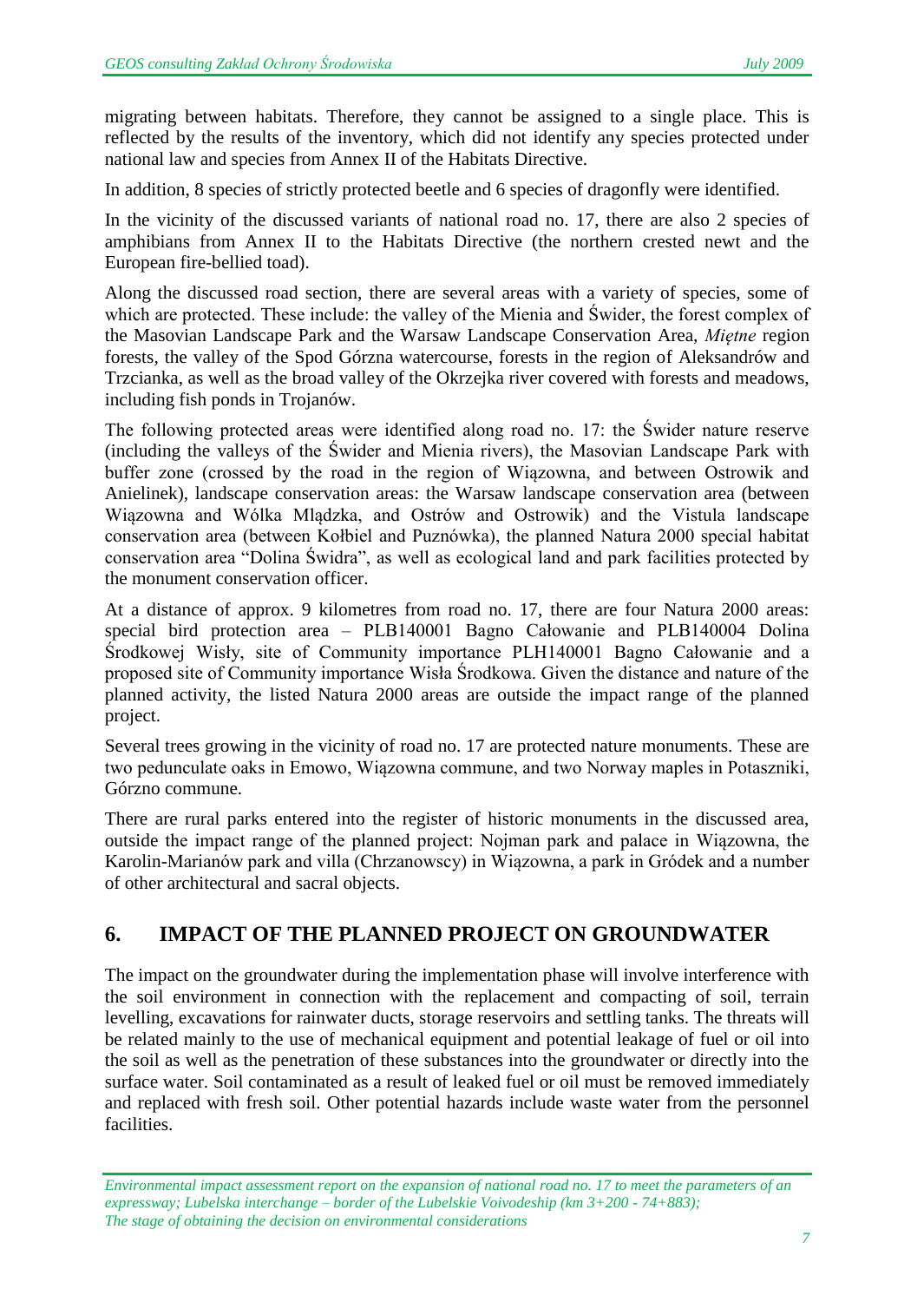In order to reduce the potential contamination of the soil and water environment with waste water and waste produced at the implementation stage, the construction site facilities must be arranged in such a way as to prevent the contamination of the soil and water environment, including the following measures: compacting parking places for machinery and vehicles to protect the soil from being contaminated with oil-derived substances, providing personnel facilities for the employees (e.g. containers), providing storage for construction materials, a car park for employees, and installing portable toilets.

At the stage of the building permit design, it may become apparent that certain sections of the modernised route require water drainage facilities that will lead to short-term changes in the regime of groundwater located just below the earth surface. It will be possible to determine the amount of water that must be drained from the excavation and the extent of water drainage only after adopting detailed structural solutions and a water drainage method that is best suited to the specific situation.

Depending on the adopted method, any water drainage works must be preceded by a water law study, based on which a water law permit for reducing the water level in the water-bearing layer will be issued, as well as hydrogeological documentation defining the hydrogeological conditions in connection with the planned water drainage facilities. The system draining water from the road upstream of the surface water receiving body must be terminated with a safety feature (e.g. a settling tank), and the bottom of the ditch must be sealed on a length of a few metres upstream of the feature.

At the design stage, the structure of the grass ditches must be taken into consideration (use of geotextile fabrics), in particular on sandy soil, in valleys and in areas with a shallow groundwater layer (information from geotechnical tests), making the structure dependent on the form of the geological surface layer.

The hazard to groundwater at the operational stage of altered national road no. 17 will not increase significantly compared to the present status. Ordinary road use is only a small hazard for the quality of groundwater. The hazard increases in the case of incidents that involve the release of a substance that easily infiltrates water-bearing layers (oil-derived substances, other chemicals, etc.).

The areas adjacent to road no. 17 are fully isolated from the terrain surface. There are no wells used for local water pipelines. It can be assumed that the risk of contamination of the waterbearing layer in the vicinity of road no. 17 is low.

The hazard will be higher on road sections running through the valleys of small watercourses and in wide river valleys, where the first usable water-bearing layer is not isolated at all or is poorly isolated: the valley of the Spod Górzna watercourse (approx. km 51), the valley of the Promnik (approx. km 60) and the valley of the Okrzejka (approx. km 73). In these areas, particular attention must be paid to the designed safety solutions (settling tanks, gates, structure and volume of storage reservoirs).

If the works related to the planned project are conducted according to the applicable laws and standards, using equipment that is in good working order and in consideration of the abovementioned safety measures, they will not have a significant negative impact on the soil and water environment, and will not lead to significant changes in that environment.

# **7. IMPACT OF THE PLANNED PROJECT ON SURFACE WATER**

The negative impact on the quality of surface water during the expansion of road no.17 may be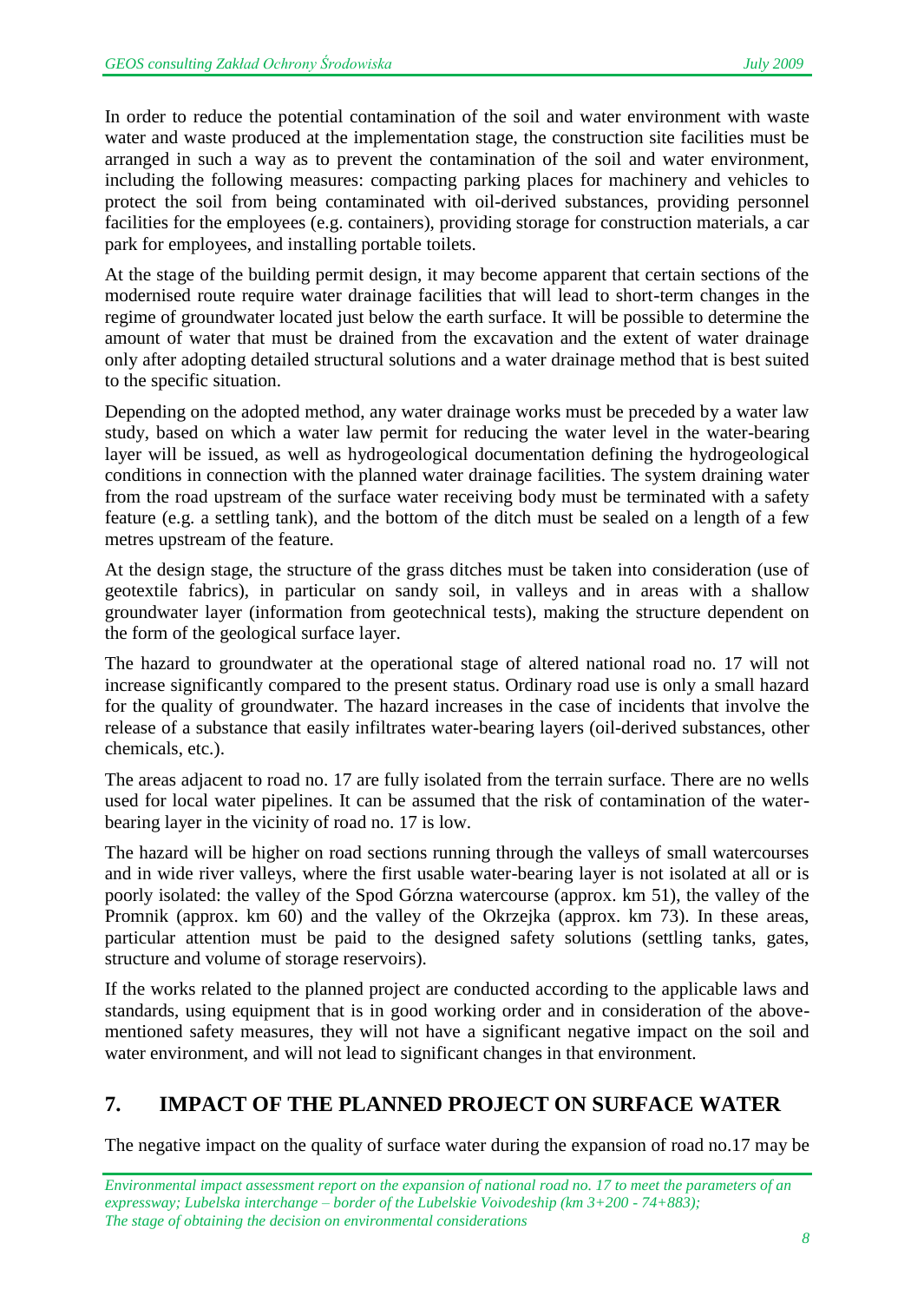caused by the following: silting as a result of soil erosion (erosive contamination is predominant on the slopes of embankments, excavations, in ditches and in the surrounding area), failure to treat household and process wastewater from the construction site facilities, the washing out of hazardous substances from the building materials (e.g. slag, bituminous substances), introduction of significant quantities of suspension from the construction site into the surface water (cement, limestone dust, etc.) and the penetration of petroleum products from machines and vehicles into the water.

The water regime may change as a result of excavations under the road, piling works during the construction of engineering structures, such as bridges, and channelising works in the region of the road (redirecting watercourses, building culverts, etc.). All decisions regarding the possible modification of watercourse beds, and the construction of culverts and bridge crossings must be analysed on a case-by-case basis, and such decisions must be consulted (the respective decisions will be made at the design stage).

The construction of bridges and culverts, the alteration of watercourse beds in the vicinity of the planned bridge objects and the rerouting of ditches to change the angle of the crossing with the road crown may be considered only at the building permit design stage and shall require water law permits. Where water is drained from excavations, the water discharge place and the drainage method will require independent approvals.

In the case of traffic disasters or vehicle malfunctions, hazardous substances may leak or pour out, leading to the contamination of water. Suitable protective measures must be planned, in particular at the discharge points into the water environment of the Mienia and Świder rivers, which form the nature reserve Świder, at the discharge into the Okrzejka river supplying water to the fish ponds in Trojanów and in landscape conservation areas.

The negative impact on the surface water during the construction phase must be reduced by, among other things, ensuring proper work organisation, i.e. keeping order at the construction site, taking care of the condition of access roads, fuel tanks, etc., good quality of the performed work, suitable selection as well as correct operation and maintenance of machinery and vehicles, depositing excavated soil away from watercourses, ensuring a correct slope and excavation angle and compacting them by turfing or topsoiling, exercising caution during works in the region of drainage systems and not introducing household wastewater produced in the construction site facilities directly into the receiving bodies.

Precipitation water from the roadway of road no. 17 will be drained using grass ditches, closed canals (rainwater drain pipes) and sealed ditches. The drainage method depends on technical considerations and environmental requirements. For environmental reasons, a tight water drainage system will be required, among other things, on the crossings with river valleys and waterlogged areas. Water drainage using drain pipes and tight ditches will also result from technical considerations.

According to the forecast contamination of precipitation water drained from road no. 17 and the required quality standards for water at the discharge into surface water or into the soil, the suspension content and the outflow of oil-derived substances must be reduced. To this end, water treatment equipment must be planned upstream of the receiving bodies. For example: sand traps (open settling tanks), optionally with a shut-off inflow or outflow gate, settling tanks (underground equipment also known as catch basin with sump) with a trapped outflow, or infiltration grass ditches.

Road no. 17 will satisfy the environmental water protection requirements if the water drainage system is built according to the applicable laws, in accordance with the local considerations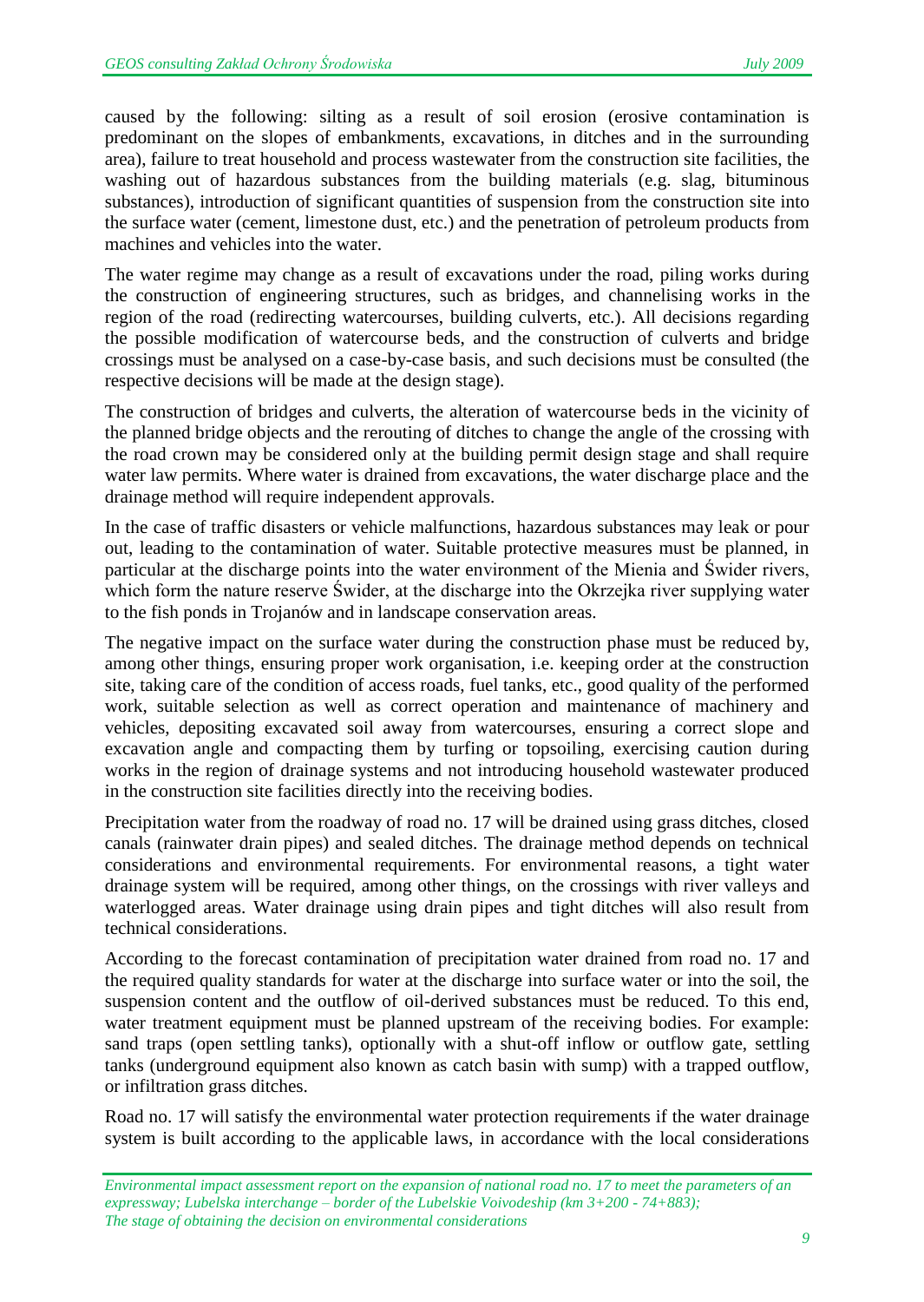and the recommendations of this report. The proposed measures minimising the environmental impact of precipitation water drained from the road will ensure that the required standard is achieved at the discharge points into the surface water or into the soil. The basic condition for observing the standards is the correct design and operation of storage and pre-treatment equipment.

The greatest impact at the construction stage will occur if the road is built according to the new variants (2a, 1b, 1c, 1d and 2b), which have the greatest environmental impact on the surface water in the undeveloped areas. For the operational stage, Variant 1a is the most favourable variant for the water environment, while Variant 0 is the least favourable.

#### **8. IMPACT OF THE PROJECT ON SOIL SURFACE, VEGETATION, WILDLIFE, LANDSCAPE AND PROTECTED AREAS**

The expansion of national road no. 17 to meet the parameters of an expressway involves the occupancy of a large area of land for the road infrastructure: two roadways, service roads, interchanges, modified local road system and engineering structures (bridges, overpasses, culverts, footbridges and wildlife crossings), rerouted utility supply, water drainage facilities, etc.

In terms of the project's impact on the soil surface, Variant 1a is the most favourable, as it will involve the additional purchase of approx.  $5.67 \text{ km}^2$  of land, including biologically active areas. In other variants, due to the construction of several ring roads and the rerouting of the road in the region of Warsaw, the area of investment land planned for purchase is greater (from approx. 6.05  $\text{km}^2$  in Variant 2b to approx. 6.10 km<sup>2</sup> in Variant 1c).

For roads which run along historic traffic routes, a major problem is the clearance of the roadside tree rows, which have high value as greenery as well as significant cultural value. This is the case along the discussed road, where a high percentage of the tree rows on both sides are lime, ash and maple that are several dozen years old or older (e.g. in the region of Puznówka and Góraszka). According to calculations and forecasts, approx. 6.8-7 thousand trees would have to be cleared.

Irrespective of which variant is chosen, the planned project's impact on the soil surface will involve the following: using humus removed along with sod from existing arable land along the construction site strip (this particularly applies to meadow soil with thicker humus) and limiting the clearance strip in forest complexes. According to the applicable law, before commencing construction works, the contractor must remove the humus layer and deposit it for reuse, e.g. for forming the slopes of embankments.

The Masovian section of national road no. 17 crosses or runs in the vicinity of several complementary wildlife corridors connecting two main corridors of national importance (southern and central corridor, and northern and central corridor), which are important national migration routes for large animals. Given the significance of these areas for wildlife migration and the Investor's suggestions regarding the safety of traffic participants as well as numerous points of interference with wildlife, the authors have proposed using two-sided enclosures along the whole road, preventing animals from entering the roadway.

In order to mitigate the negative consequences of the division of open areas and the wildlife barrier in the form of the enclosed road, 6 new full-size crossings for large and medium-sized animals have been proposed: in the region of Anielinek (approx. km 20-21), Puznówka (approx. km 34), Miętne (approx. km 40), Potaszniki (approx. km 54), Trzcianka (approx. km

*Environmental impact assessment report on the expansion of national road no. 17 to meet the parameters of an expressway; Lubelska interchange – border of the Lubelskie Voivodeship (km 3+200 - 74+883); The stage of obtaining the decision on environmental considerations*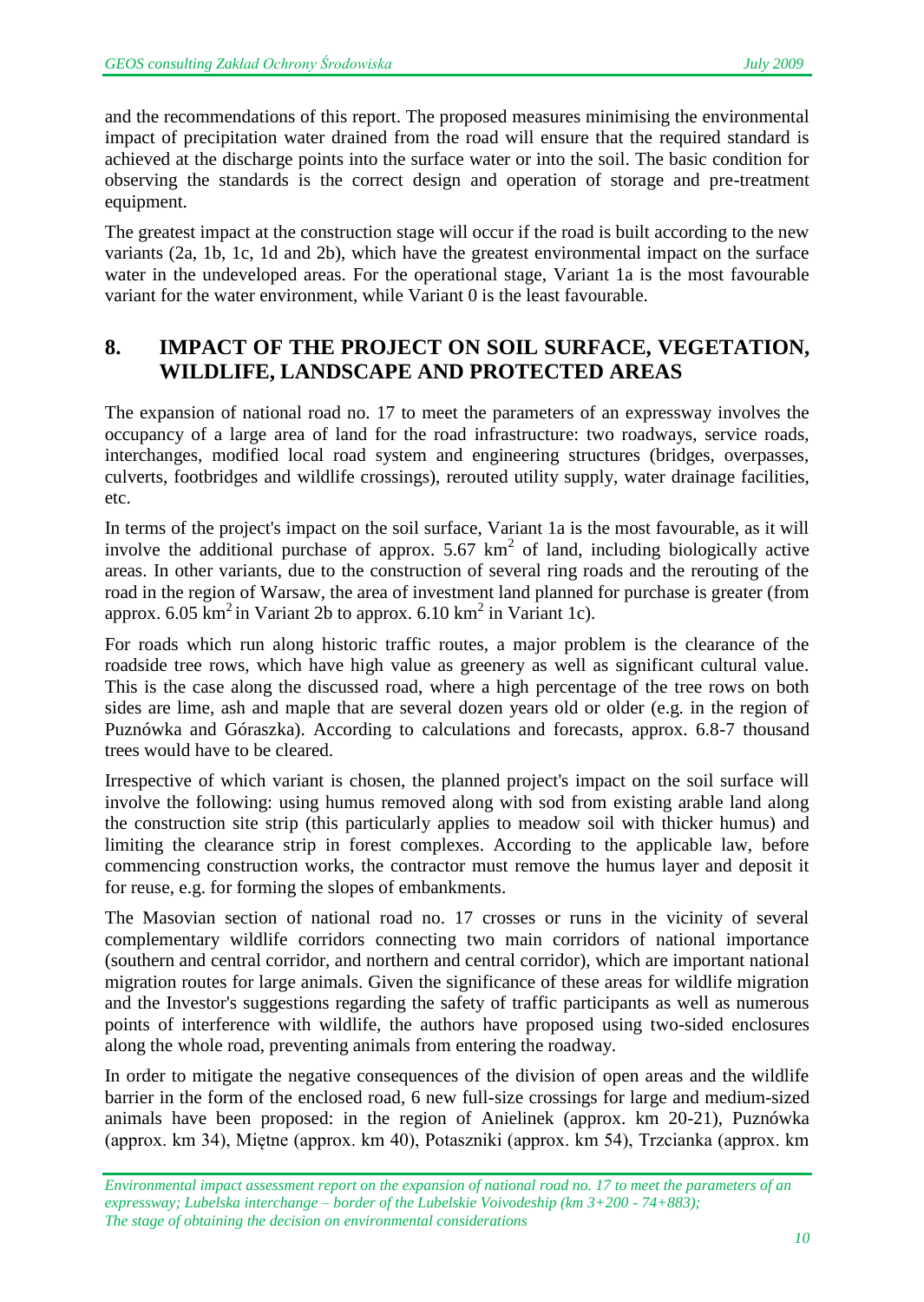63) and Ruda (approx. km 75). In addition, after considering the recommendations included in the report (minimum dimensions, and suitable formation of land and greenery), 8 bridge objects will be able to fulfil this function. The design must also provide for the adaptation of the culverts to function as crossings for small animals (after being fitted with a dry shelf). In two places, special crossings for amphibians have been planned (with 2-3 openings).

During the construction of the Bocian interchange in the region of Anielinek and the ring road of Gończyce, the degradation of bodies of water must be prevented if possible. If this is not possible, mitigation steps must be taken by creating new bodies of water for amphibians. These bodies of water must be located at a distance of 100-200 m from the existing bodies of water.

Considering the potential impact of the expansion of road no. 17 on protected areas, Variant 1a is the most favourable variant for such areas. This is due to the fact that it causes the least interference. Variant 0, i.e. abandoning the investment, would be a bad solution because the migration corridor would not be protected and traffic pollution affecting protected areas would continue to increase.

National road no. 17 crosses Dolina Świdra, a Natura 2000 special habitat protection area, in two places: in the valley of the Mienia (approx. km 7) and in the valley of the Świder (approx. km 11-13, depending on the variant). The impact of the expansion of the discussed road on this area is presented in a separate report, as already mentioned before. In general, the planned project will have a small impact on the protected habitats and species in the area of Dolina Świdra.

The Natura 2000 areas located approx. 9 km and further away from the discussed road, i.e. Bagno Całowanie PLH140001, Bagno Całowanie PLB140001, Dolina Środkowej Wisły PLB140004 and Wisła Środkowa (code: pltmp255), are outside the impact range of the planned project.

#### **9. WASTE MANAGEMENT**

During the construction of the Masovian section of national road no. 17, the main source of waste will be works related to preparing the construction site (demolition of buildings, clearance of trees and shrubs, and earthworks) as well as, to a lesser extent, the construction works proper. During the construction works, the construction site technical facilities and the personnel will produce municipal waste as well as waste related to the operation, servicing and maintenance of machinery and equipment, warehousing and the storage of building materials, etc.

Given the fat that, in Variant 1a, the road crosses settlements, this variant would require the purchase and demolition of a higher number of buildings (162). In the other variants, the number of the buildings for demolition is lower but still comparable (90 to 97). During the expansion of the discussed road, the excavated soil and the soil from terrain levelling will be used for forming embankments, overpass abutments or for levelling other terrain. Since the balance of soil is negative, irrespective of the variant, large quantities of soil will have to be supplied to the construction site (the largest soil quantity will have to be supplied in Variant 2b).

At the road operation stage, waste will be produced mainly as a result of road maintenance (mud and sediments from the cleaning of precipitation water pre-treatment equipment, waste from road cleaning, waste from repair works, waste plant matter from the maintenance of

*Environmental impact assessment report on the expansion of national road no. 17 to meet the parameters of an expressway; Lubelska interchange – border of the Lubelskie Voivodeship (km 3+200 - 74+883); The stage of obtaining the decision on environmental considerations*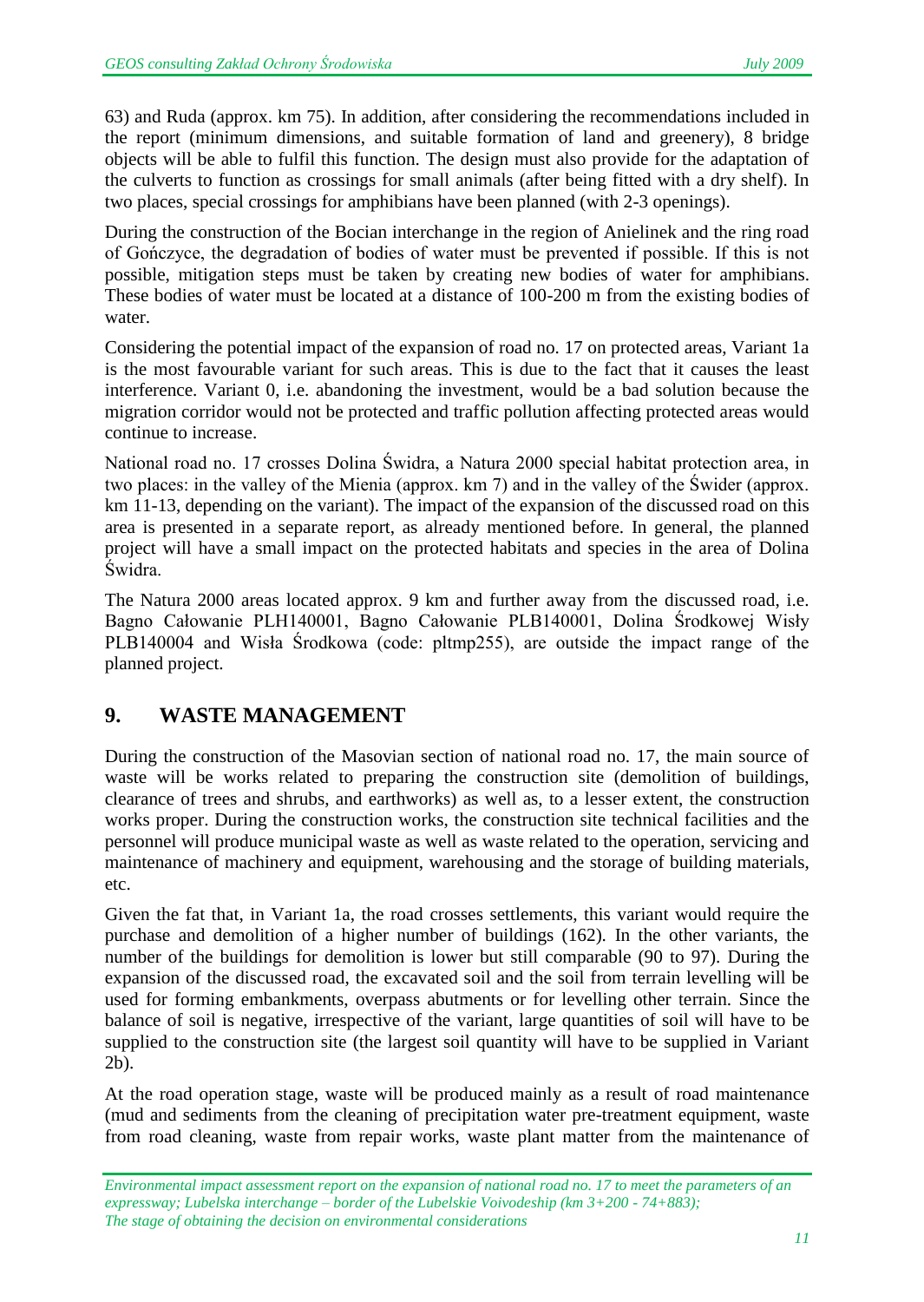organised greenery and waste produced as a result of accidents, etc.), as well as a result of the use of auxiliary infrastructure (e.g. municipal waste from car parking areas).

If waste management is organised according to the guidelines included in the environmental protection provisions and if proper working conditions are observed, the environmental impact of waste produced during the implementation of the investment will not be significant and will be of short duration on the individual construction site sections. The environmental impact will mainly involve the occupancy of land where waste is temporarily deposited and stored, and will not extend beyond the area of the construction works.

In general, given the limited number of waste sources and the type of waste, the impact of the waste produced at the investment operation stage will be insignificant. Ensuring suitable equipment and infrastructure for depositing the waste, and punctual waste collection and transport by authorised parties will help minimise the negative environmental impact.

#### **10. IMPACT OF THE PLANNED PROJECT ON THE ACOUSTIC CLIMATE**

The present condition of the acoustic climate in the settlements located in the vicinity of national road no. 17 is good but it may deteriorate after the road expansion is completed, unless acoustic protection measures are put in place. This is due to the forecast increase in traffic intensity on the road, which is particularly noticeable in the forecast for 2030. Given the fact that the permitted noise levels near residential buildings are expected to be exceeded, protective measures in the form of acoustic screens on some of the road sections are required.

Once the acoustic screens are built, the acoustic climate in the vicinity of the road is expected to improve significantly. For 2013 intensities, it is not expected that the permitted noise levels during day time will be exceeded, and during night time the levels will not be exceeded by more than 5 dB. Due to the significant increase in traffic intensity in 2030, the acoustic climate in residential areas will deteriorate but it will be significantly better than in the present situation, let alone in Variant 0, which means abandoning the modernisation of the road.

During the modernisation of the road, there will be temporary acoustic disturbance in the analysed region caused by heavy construction machinery and vehicles transporting components and raw materials. The acoustic power of machinery ranges from 90 to 110 dB. The acoustic nuisance depends on the distance from the construction site and the operating time of machinery. At present, since there is no detailed work schedule for the road modernisation and no list of machinery, it is not possible to analyse in detail the impact of the construction works on the acoustic climate in the surrounding areas.

Based on estimates, the noise impact range is approx. 250 metres from the construction site, with typical heavy machinery and vehicles with high levels of acoustic power. Therefore, where the section runs in the vicinity of residential buildings, it is recommended that works be conducted during the day.

In terms of environmental acoustics, the best variants are 1c and 1b, which run the farthest from the settlements. Since Variant 1a runs mainly along the existing road and crosses settlements such as Ostrów, Wola Ducka, Gończyce and Żabianka (while the other variants bypass these settlements), it is the worst variant in terms of acoustics.

# **11. IMPACT OF THE PLANNED PROJECT ON AIR QUALITY**

*Environmental impact assessment report on the expansion of national road no. 17 to meet the parameters of an expressway; Lubelska interchange – border of the Lubelskie Voivodeship (km 3+200 - 74+883); The stage of obtaining the decision on environmental considerations*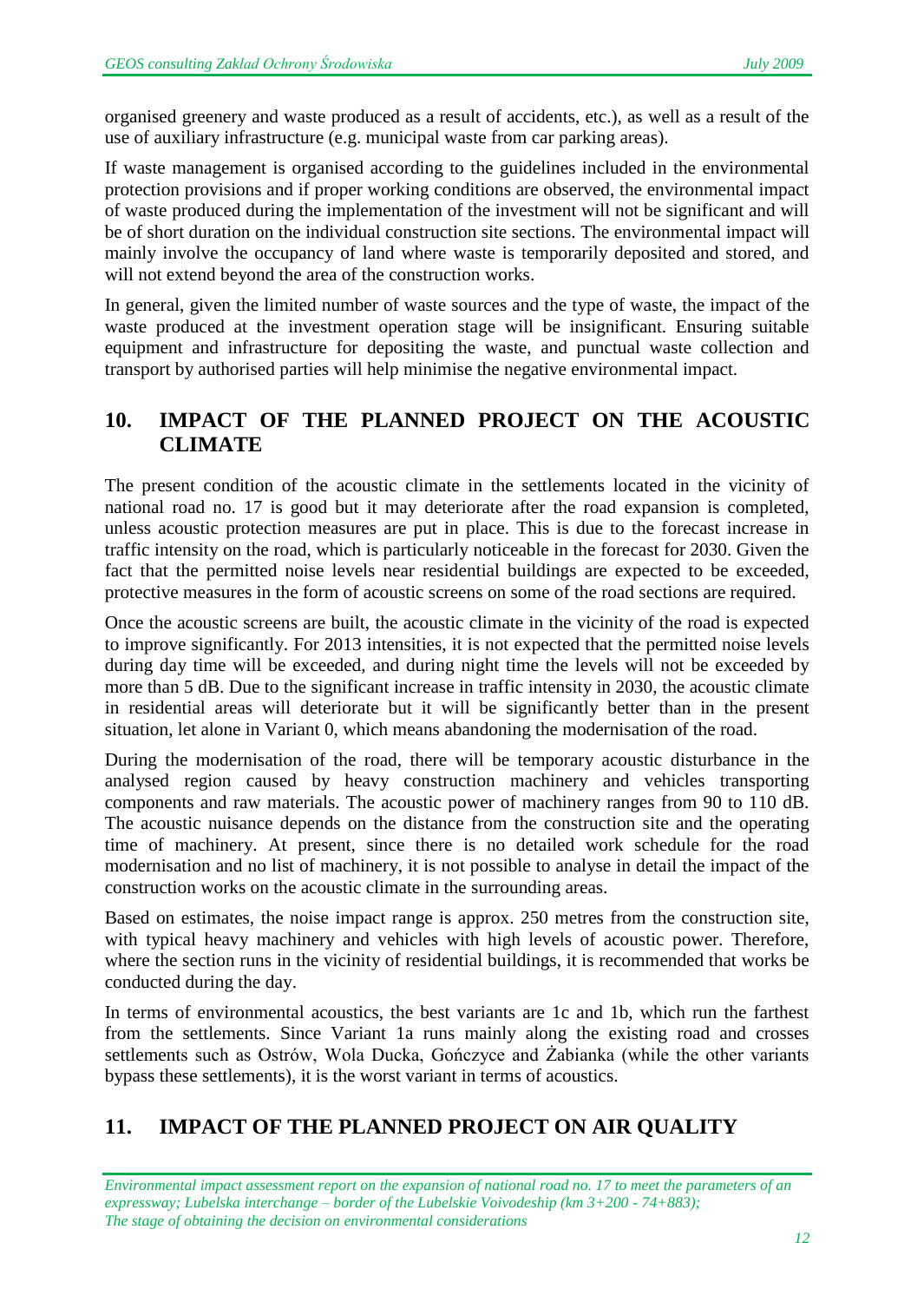The main sources of air pollution during the project's implementation are construction machinery and diesel engine vehicles. At the construction stage, there will be a temporary increase in dust concentration caused by the transport of materials and the operation of construction machinery. These emissions are not organised and they cannot be quantified. The impact will be local and last for a short time only in places where construction works are conducted, and will discontinue once the works are completed. However, the works will cause a nuisance, which must be mitigated by maintaining a high working culture.

At the implementation stage, the forecast emission of air pollution is higher than during the operation of the road in its present condition. This is due to the fact that, on most road sections (the whole Variant 1a), the alteration will be performed without stopping traffic, which will involve bottlenecks, leading to reduced vehicle speeds and higher emissions. In addition, construction site machinery and vehicles will also increase the emissions.

When analysing the results of calculations for the implementation stage, it must be noted that the maximum average annual concentrations in cross-sections for Variants 2a, 1b, 1c, 1d and 2b are lower than in Variant 1a because Variant 1a involves the modernisation of the existing road, which means a combined impact of road traffic, construction site machinery and vehicles.

The results of calculations for the present situation and the 2013 forecast (commencement of use) for national road no. 17 indicate that the impact of vehicle emissions on air quality will be small. The forecast impact of the analysed road sections in 2030 is greater than in the case of the 2013 forecast because the forecast traffic intensity is much higher, leading to a higher emission of pollutants.

The comparison of the route variants (1a, 2a, 1b, 1c, 1d and 2b) for national road no. 17 does not indicate significant differences in terms of the impact of emissions because the same traffic intensity is forecast on the variant routes.

According to the analysis, the impact of the emission of traffic pollution on the discussed section of national road no. 17 on air quality will not exceed the permitted levels during the implementation and operational stage within 2013 and 2030 forecast timelines.

# **12. IMPACT ON RESIDENTS' HEALTH AND LIVING CONDITIONS**

From the perspective of human health, the main factors affecting the living standards of residents in the areas adjacent to traffic routes include: noise, vibrations, locally increased air pollution and the pollution of soil and crop plants.

Noise is one of the key measurable factors affecting the quality of life in the environment. The acoustic climate in the environment (place of residence, rest and work) can be measured subjectively, based on individual perception, or objectively, based on the measurement of the sound level.

The negative impact of the planned expansion of national road no. 17 will depend on the daily intensity and structure of vehicle traffic as well as on the route running through developed areas and technical measures to mitigate the negative impact, such as acoustic screens.

Considering these facts, from among the examined variants for road no. 17 running through settlements, in terms of the impact on residents' health, the comparable and most favourable variants are 2a, 1b, 1c, 1d and 2b, while the worst variant is 1a.

In addition, with constantly increasing traffic intensity on road no. 17, the number of road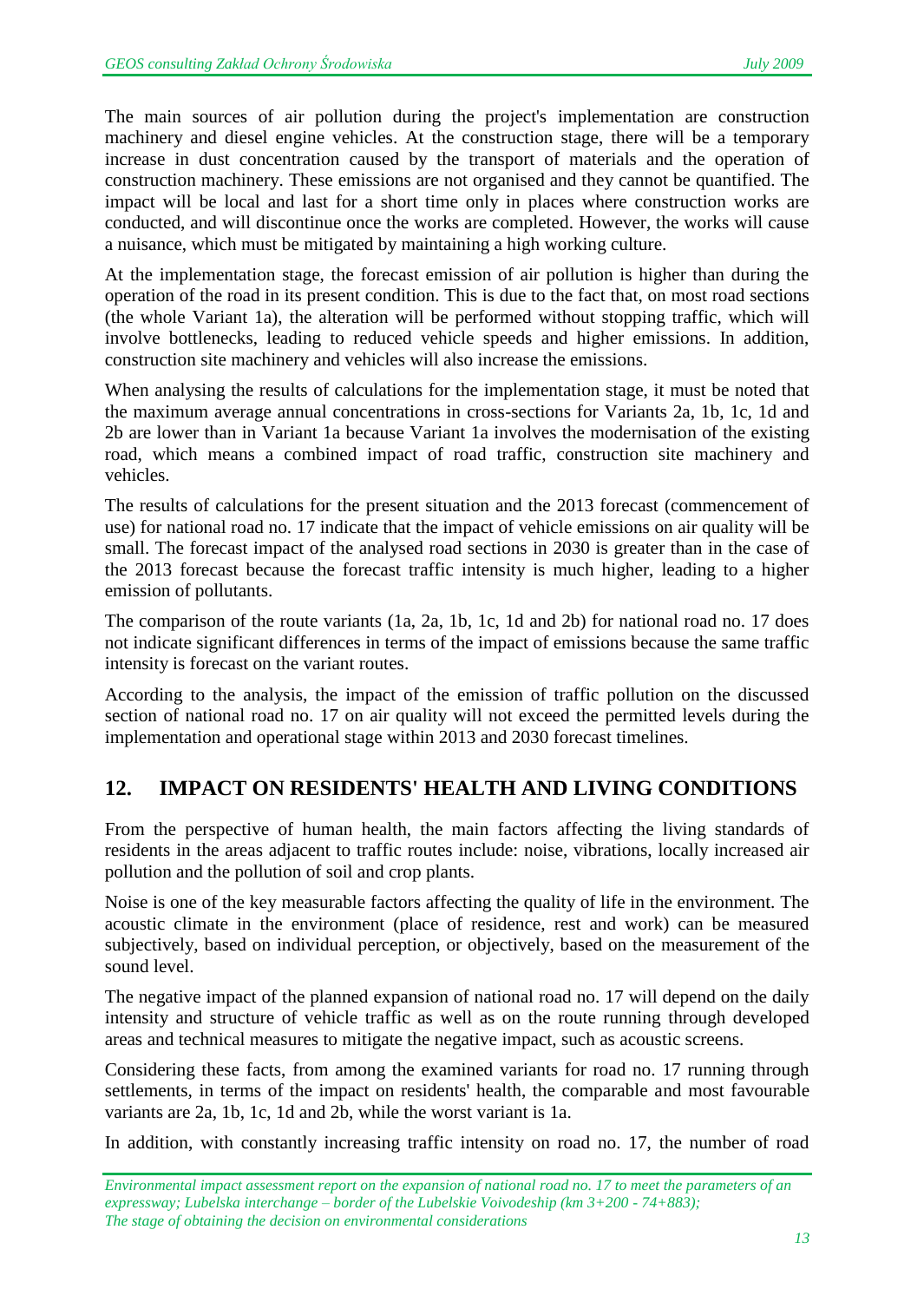accidents on the discussed section remains at a comparable high level (approx. 50-60 annually). Considering the overall trend, if the road is not expanded, safety will not improve.

#### **13. RISK OF INCIDENTS**

Extraordinary environmental hazards are related to the life and health of living organisms (as a result of fires, explosions, dust concentration, and chemical, biological and radiological contamination) and to the contamination of the main components of the environment (chemical, biological, radiological and thermal contamination), such as air, soil and water. In contamination caused by road transport incidents, the highest percentage involves the contamination of the soil environment.

In particular, the possibility of extraordinary environmental hazards must be expected when the road is in use. At the modernisation stage, the potential sources of major incidents may be the incorrect use or malfunction of machinery. At the operational stage, major incidents may involve malfunctions or collisions of vehicles transporting hazardous materials.

The contamination of soil with toxic substances has negative consequences, such as the contamination and impoverishment of the biologically active soil layer. Oil-derived substances are some of the most hazardous materials which may contaminate the soil as a result of traffic accidents. The penetration of fuel into the soil poses a major hazard to groundwater. The rehabilitation of land contaminated with such substances is extremely difficult and expensive because the contamination may not only affect the top layers but also deeper layers.

The planned alteration of national road no. 17, due to the possible transport of hazardous materials, can be classified as an investment with the potential of extraordinary environmental hazards. At present, the risk of a major incident is low. Therefore, no technical measures are planned to prevent such risk, except for typical traffic safety solutions, such as absorbing barriers, correct road profile, horizontal and vertical road signs, etc.

In the case of a major incident, suitable measures should be taken by specialised rescue services. The service responsible for the rescue operation during major incidents leading to the contamination of the environment is the Chemical Rescue Division of the National Fire Service. The Environmental Protection Inspectorate supervises the incident recovery process.

The planned investment is an element of a road solution intended to improve transport conditions and traffic safety. Using solutions to ensure safety reduces the risk of incidents that involve the release of hazardous substances into the environment and the risk of hazards to health, life and the environment.

Variants 2a, 1b, 1c, 1d and 2b of national road no. 17, i.e. variants bypassing settlements, will reduce the impact of potential incidents involving hazardous materials on the residents.

#### **14. ENVIRONMENTAL MONITORING**

The Investor is obliged to measure the levels of substances or energy introduced into the environment in connection with the operation of the altered objects (roads). This obligation is specified in article 175 section 3 of the *Environmental Protection Law Act*. Article 175 section 4a stipulates that the obligation referred to in section 3 must be fulfilled within a year from the commencement of use of the altered object.

According to the Ordinance of the Minister of the Environment of 24 July 2006 *on the*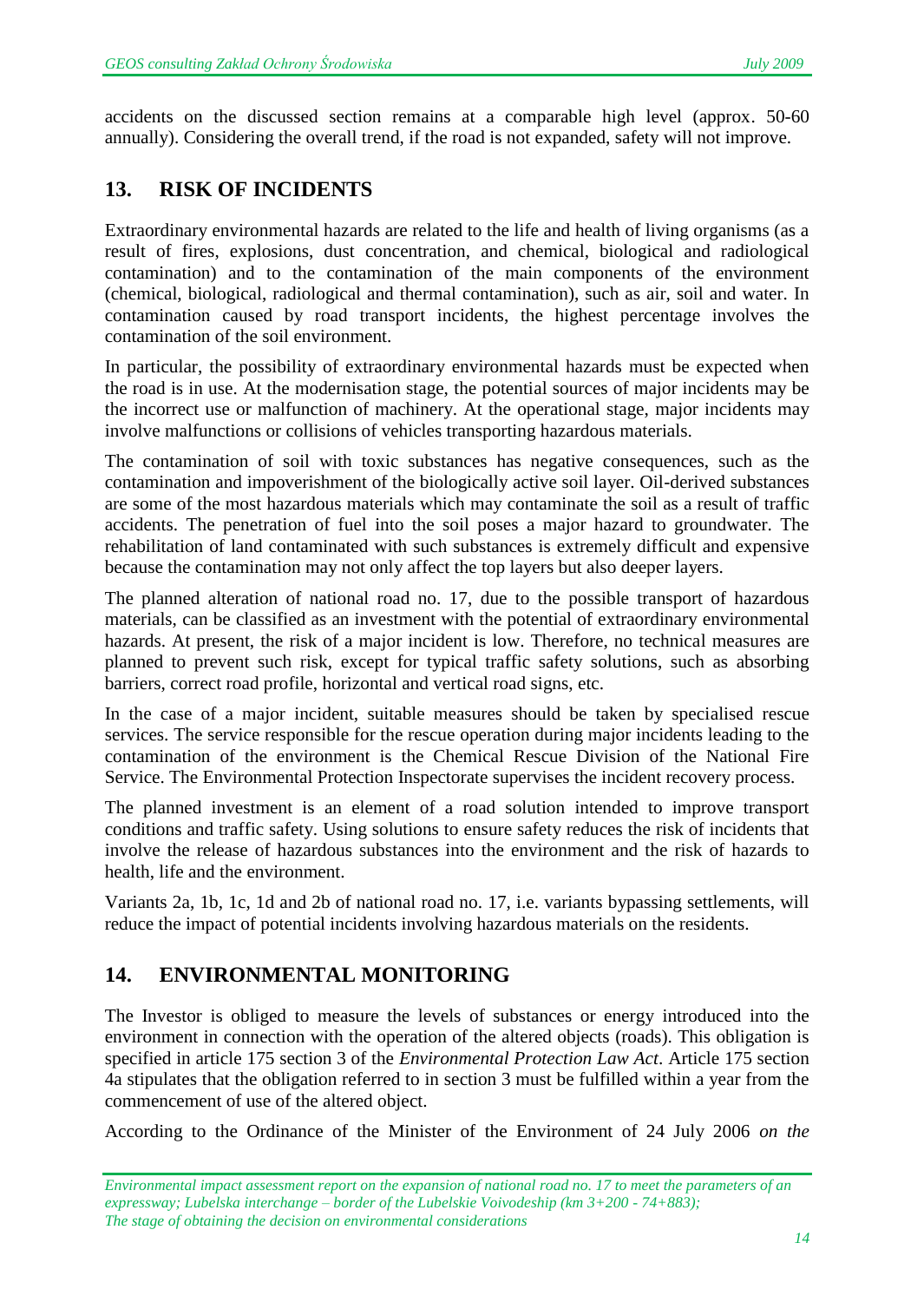*conditions to be fulfilled when draining wastewater into bodies of water or into soil, and on the substances which are particularly harmful to the water environment*, the road user is obliged to conduct, at least twice a year, inspections of water treatment equipment, and to record maintenance work in a maintenance log book.

## **15. SOCIAL CONFLICTS**

With constantly increasing traffic intensity on the section between Warsaw, Lublin and the national border, the capacity of national road no. 17 has decreased significantly. While the single carriageway on non-urban sections could handle the traffic for several more years, sections running through large settlements and towns would lead to bottlenecks, in particular in settlements such as Kołbiel, Ryki and Kurów.

Along the discussed section of road no. 17, there is also a rapid development of residential, service and industrial civil engineering structures. There are suburban structures in the region of Majdan, Góraszka and Wiązowna, while Wola Ducka, Ostrów and Puznówka are developing rapidly. In the light of these spatial considerations, every new proposal on modernising road no. 17 causes significant emotional response and controversy.

In spring 2007, a meeting was held in Wiązowna to discuss the variants of road no. 17. Following the meeting, Variant 2 was recommended (currently modified into Variant 2a), while Variant 3 (bypassing Wiązowna to the east) was strongly opposed.

The residents of Otwock (Wólka Mlądzka) also expressed their opinion on the road running through their settlement. An emotional response was also given to the proposition of the road running in the vicinity of Radiówek and the densely developed area of Wola Ducka and Ostrów.

The report's authors have consulted the variants of road no. 17 with the Board of Directors of the Masovian, Chojnowski and Brudzeński Landscape Parks, the Voivodeship Nature Conservation Officer, Celestynów and Garwolin Forest Inspectorates and the Voivodeship Monument Conservation Officer (in Warsaw, and the branch in Siedlce). In addition, discussions were held in Otwock and Garwolin communes and Starostas.

As a result of the consultation with the public and the work of the design team, four variants for national road no. 17 were proposed, i.e. 1a, 2a, 1b and 2b. Based on the obtained materials and the expressed opinions, it appears that the best and the least controversial variants from the perspective of the local community are Variants 2b and 2a.

Variant 1a is the worst variant as it runs across settlements (it does not bypass Ostrów, Wola Ducka, Gończyce and Żabianka) and causes nuisance (noise, vehicle traffic, safety concerns, etc.).

#### **16. LEGALLY PROTECTED MONUMENTS**

In the vicinity of national road no. 17, in the conventionally adopted strip with a width of up to 300 m on both sides, there are two monuments: the brick-built motor mill dating back to approx. 1918 in Gończyce (Sobolew commune), approx. 60+050 km, at the western edge of the road, and the remains of World War II shelters in the region of Wiązowna (Wiązowna commune), approx. 5+450 km, approx. 200 m to the west of the road.

If Variant 1a is chosen (road running across Gończyce), it is expected that the historic mill will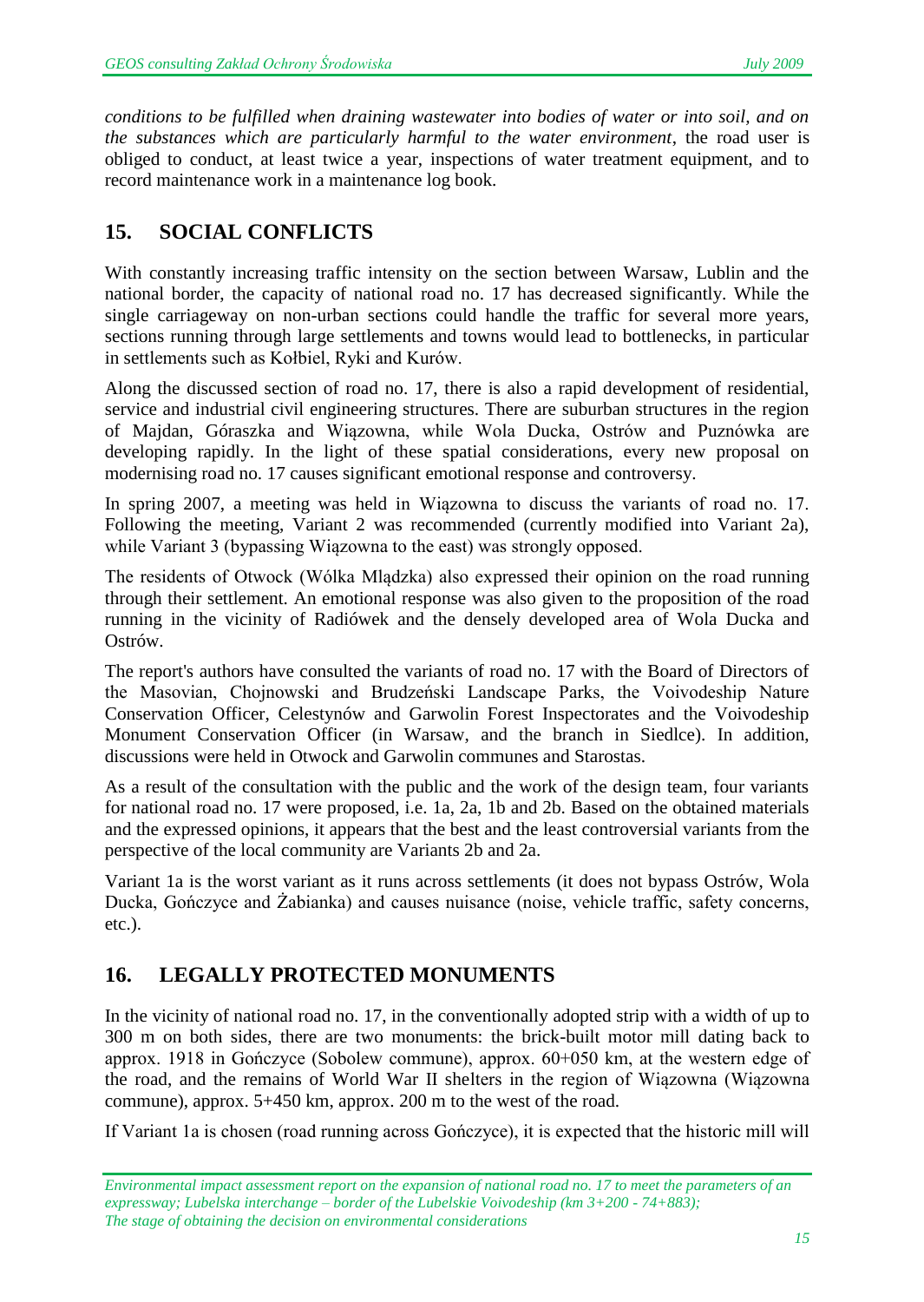remain intact, which is consistent with the letter of the Siedlce branch of the Voivodeship Monument Conservation Office in Warsaw. In other variants, the ring road of Gończyce is planned.

Attention must also be directed to the remains of World War II shelters in the region of Wiązowna, forming a part of the so-called Warsaw Bridgehead, i.e. a complex of several dozen shelters reaching from the east of the Vistula river, Zalew Zegrzyński, over Zielonka, Wesoła and Wiązowna, to Karczew.

Along national road no. 17, there are also roadside crosses, shrines, memorial sites, etc., which are an important part of the cultural landscape and of the identity of the residents. More than twenty such objects have been identified. Where the road interferes with such an object, the object must be relocated to a new site specified by the local parish priest, in consultation with the local community.

In close vicinity of national road no. 17, within the border of the Masovian Voivodeship (in a strip of up to 300 m on both sides of the road), there are also numerous archaeological sites, such as the remnants of settlements from the Stone Age to the early Middle Ages, which are covered by the contemporary top soil layer.

Most of the overall 26 registered archaeological sites are located between Wiązowna and Wólka Mlądzka, and between Żelazna and Lipówki (Pilawa commune) as well as in the region of Józefów (Górzno commune), and are beyond the impact range of the planned project. The planned expansion of the road interferes with the archaeological sites only in a few areas (mainly in the region of Radiówek, if Variant 2a is chosen). In this case, before any investment works are commenced, archaeological excavation works must be conducted.

In addition, the whole strip of the planned project must be under archaeological supervision because historic objects of archaeological interest may be found (not registered in existing studies).

#### **17. RESTRICTED USE AREAS**

The legal basis for establishing restricted use areas is the *Environmental Protection Law Act* of 27 April 2001 (J.L. of 2008, No. 25, item 150, as amended).

For linear objects generating higher-than-permitted noise levels (motorways, expressways, national roads, voivodeship roads and city streets) in spite of the proposed and implemented environmental protection measures (construction of acoustic screens, planting of separation greenery and modification of land or building functions), there may be a number of areas where the measured environmental impact will exceed the permitted levels.

In the case of non-urban roads, the main factors which justify the establishment of a restricted use area are exceeded noise levels and, to a lesser extent, air pollution measured at the limits of the roadway (e.g. in health resorts). Restricted use areas should only be established in the areas where it is not possible to use technical measures to protect existing or planned (plots of land for development) residential buildings. Restricted use areas are not established in other areas which, considering the land use and the legal provisions, do not require protection.

Article 135 section 5 of the *Environmental Protection Law Act* of 27 April 2001 (J.L. of 2008, No. 25, item 150, as amended) stipulates that: *If the obligation to establish a restricted use area results from the environmental impact assessment procedure for a project involving the construction of a national road, as stipulated by the Act of 21 March 1985 on public roads* 

*Environmental impact assessment report on the expansion of national road no. 17 to meet the parameters of an expressway; Lubelska interchange – border of the Lubelskie Voivodeship (km 3+200 - 74+883); The stage of obtaining the decision on environmental considerations*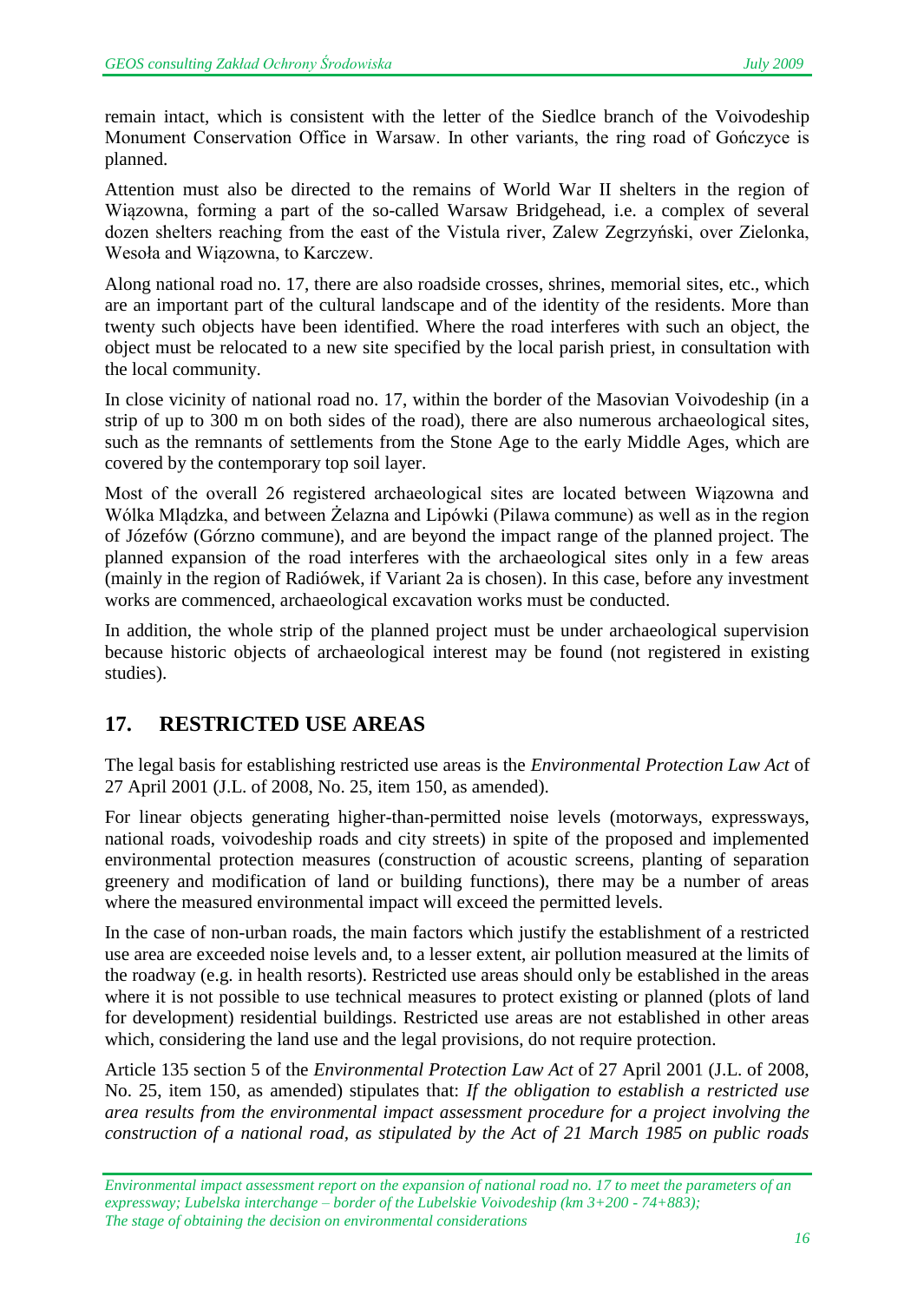*(...), the restricted use area shall be established based on a post-implementation review (...). The road investment permit shall include the obligation to prepare a post-implementation review 1 year from the date when the object was commissioned to use, and to present the review 18 months from the date when the object was commissioned to use.*

If, in spite of the use of acoustic protection measures, the standard acoustic climate cannot be restored in certain areas ( $L_{Aeq}D = 60$  dB,  $L_{Aeq}N = 50$  dB), the establishment of a restricted use area is recommended based on a post-implementation review.

According to the analysis of the impact of the discussed section of road no. 17 on air quality in the vicinity of residential buildings, at the implementation and operational stage, there will be no reasons to establish a restricted use area due to air pollution.

# **18. COMPARISON OF THE VARIANTS**

A table comparing the main hazards has been used to examine the six investment variants for national road no. 17 (1a, 2a, 1b, 1c, 1d and 2b) proposed by EUROSTRADA Sp. z o.o. and Variant 0.

The authors have used a quality classification method, which, as with all tools of this type (check lists, matrices, etc.), carries a load of objectivism and is characterised by a simplified approach to the task at hand. However, it can be assumed that the detailed analyses conducted for the purpose of the report in the main part of the study (chapters 6-11) limit the risk of assessment errors.

The three-grade scale  $(xxx - large impact, xx - medium impact, x - small impact)$  is sufficient for correctly performing the task. The variant with a high "x" score has a major impact on the natural environment and living conditions of residents in the adjacent areas, and should be rejected.

For Variant 0 (which involves abandoning the project), some of the elements cannot be estimated because, when the road is not expanded, assigning specific weights to such elements is inconsistent with the adopted method, and the result would be inaccurate and incomparable with the investment variants.

When discussing the impact of the individual variants on the soil and water environment, two general indicators discussed in detail in the report have been used: the influence on the quality of groundwater and the influence on the quality of surface water as a resultant of the discussed conditions (e.g. exposure of water-bearing layers to pollution, the nature of the watercourses and their valleys, etc.).

Secondly, the influence of the variants on the soil surface has been examined as a result of the loss of protected soil, the loss and transformation of soil resulting from the construction of engineering objects (bridges and overpasses in valleys), road routing through areas with diverse terrain shape (complexes of dunes and hills) and the movement of significant amounts of soil required for the construction of embankments and bridge abutments.

When discussing the impact of the variants on vegetation and wildlife, the negative impact on the ecosystems as well as the fragmentation of forest and meadow habitats related to the occupancy of new biologically active areas have been taken into consideration. The valuation also includes the negative impact on valuable natural habitats, vegetation and animal species (including those protected), which were identified in the course of the detailed wildlife inventory.

*Environmental impact assessment report on the expansion of national road no. 17 to meet the parameters of an expressway; Lubelska interchange – border of the Lubelskie Voivodeship (km 3+200 - 74+883); The stage of obtaining the decision on environmental considerations*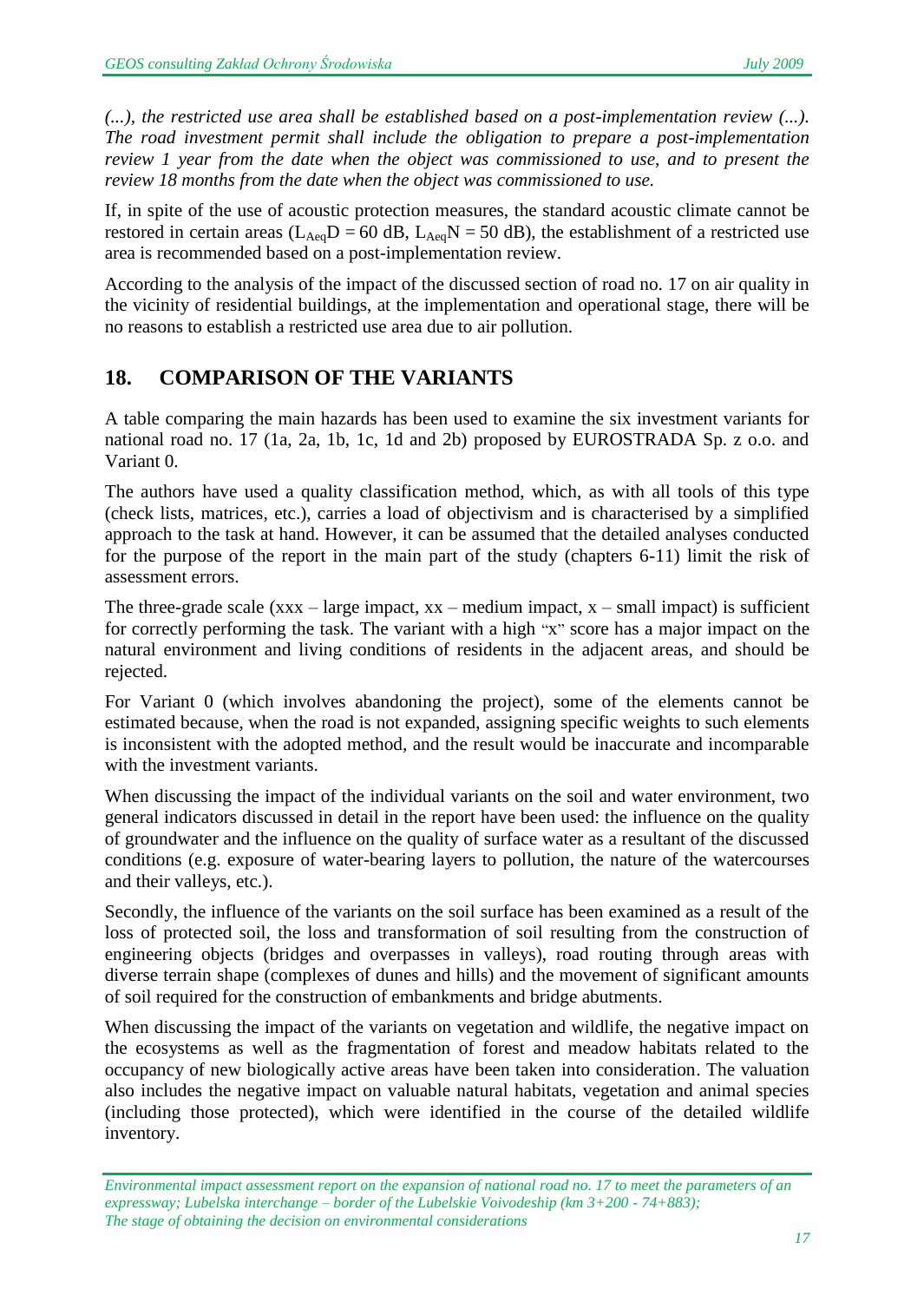At present, national road no. 17 is a major barrier to animal migration locally, as well as for seasonal migration (e.g. of elk), leading to interference with wildlife (several elk fatalities are recorded each year). The expressway should be more animal-friendly thanks to the construction of new and adaptation of existing objects to allow safe wildlife migration.

Another compared element of the expansion variants for road no. 17 has been the impact on protected areas, and in particular on Dolina Świdra, a Natura 2000 area, which is discussed in a separate study. The assessment of the variants considers the length of the sections running through protected areas and the surface of the occupied sensitive areas, including habitats and legally protected species.

In addition to the natural environment, the impact assessment also considers the impact on residents and residential areas. The main influence on the living environment of residents is the fact that the road runs through human settlements, leading to, among other things, higher risk of higher-than-permitted noise emission, air pollution, etc.

When outlining the route of the road, it will be necessary to purchase land, and to purchase and demolish entire households (residential and utility buildings) and technical infrastructure (e.g. petrol stations). At the same time, the existing route and the variants differ in terms of the hazard they pose to monuments or other objects of material culture. These issues involve social aspects which are difficult to assess, such as attachment to the place of residence (as a family settlement, attachment to the home), the workplace, neighbours, etc.

According to the summary in table 1, Variants 1b and 1a have the lowest unfavourable score (x), 29 and 31 respectively.

Variant 1a is better than the other variants in terms of its impact on the natural environmental because almost its entire route (except for the region of Wiązowna and Kołbiel) runs along the existing road and causes the least interference with new and relatively slightly transformed areas. On the other hand, in the absence of a bypass of Wólka Mlądzka, Wola Ducka, Ostrów, Gończyce and Żabianka, this road variant deepens the division of the settlements and has a negative impact on residential areas, which is particularly evidenced by the number of buildings which must be purchased and demolished, the highest number of residents exposed to noise and higher levels of air pollution.

Variant 1b, which bypasses Wiązowna, Wola Ducka, Ostrów, Kołbiel, Gończyce and Żabianka, is better than Variant 1a from the perspective of some of the local communities. The route bypassing these settlements considers the natural conditions and minimises the occupancy of valuable forest and meadow ecosystems (preserving wildlife migration corridors), protected soil and exposed areas where groundwater is found shallow beneath the surface.

Variant 1d has been considered to be worse than Variant 1b mainly because the acoustic impact extends to new residential areas located along the planned bypass of Wólka Mlądzka to the west (the variants are identical with regard to other aspects).

The poorer scores of Variants 2a (34) and 2b (36) are due to the fact that these route variants run across protected forest complexes of the Masovian Landscape Park, while Variant 1c (38) runs across forests in the region of Wólka Mlądzka and causes the greatest interference with Dolina Świdra, a Natura 2000 area.

When assessing the variants' impact on the Natura 2000 area Dolina Świdra, considering the representative nature and the area of the habitats that are endangered and exposed to pollution, the population of the affected Community species, the width of the riverbed in the area of the

*Environmental impact assessment report on the expansion of national road no. 17 to meet the parameters of an expressway; Lubelska interchange – border of the Lubelskie Voivodeship (km 3+200 - 74+883); The stage of obtaining the decision on environmental considerations*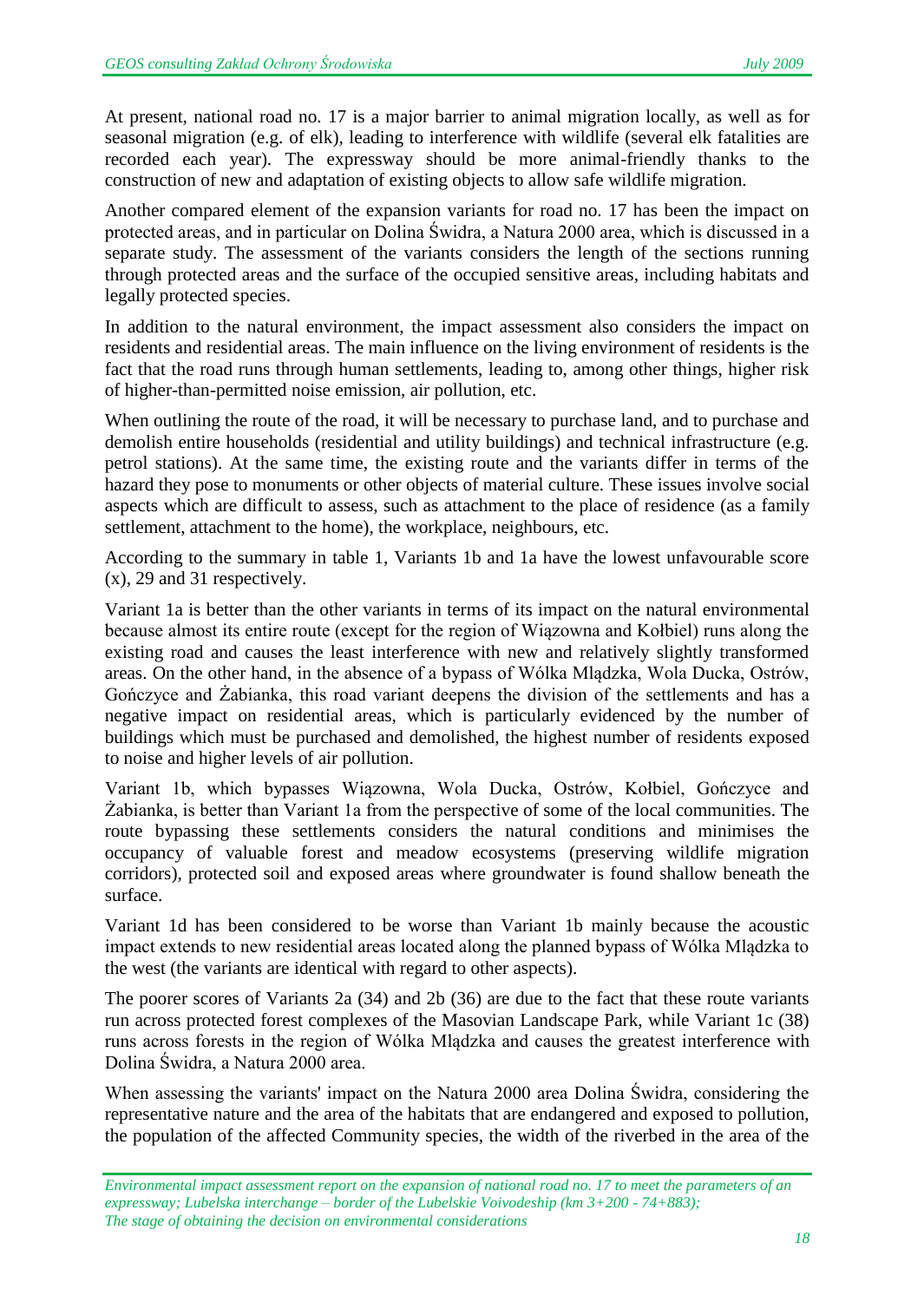designed bridge objects, and the number of wildlife crossings and culverts, it was found that Variant 1a or 1b is the best variant for this area, followed by Variant 1c, while Variant 1d was found to be the worst variant.

When discussing the environmental impact of national road no. 17 on the section from the Lubelska interchange to the border of the Lubelskie Voivodeship (altered to meet the parameters of an expressway), particular attention has been paid to the region of Kołbiel, where national road no. 17 crosses national road no. 50 (the southern ring road of Warsaw for heavy goods vehicles).

The analysis of the project's impact on the individual components and the natural environment as a whole, as well as the living conditions and the health of the residents in the region of Kołbiel considers the combined impact of both national roads. When analysing the accumulated impact, noise emission, air pollution, and the influence on protected areas and wildlife migration routes have been taken into account.

From the perspective of the impact on the acoustic climate, the best solution is to adopt a road no. 17 route according to Variants 1a, 1b, 1c, 1d and 2a, with road no. 50 running according to Variant 4. In this case, the accumulated noise at the Bocian interchange will cause the least nuisance for the local residents and will not exceed permitted levels once the planned mitigation measures are put in place (acoustic screens). If national road no. 50 were to run according to Variant 1, the hazard of accumulated noise would affect a much higher number of residents, in particular the residents in Stara Wieś II, Stara Wieś I and Kołbiel.

In terms of the impact of both roads on protected areas and on main wildlife migration routes, the worst road variants are 2b for road no. 17 and Variant 4 for road no. 50. With these variants, road no. 17 would cross the main wildlife migration corridor in a new place, within the limits of the Masovian Landscape Park, and road no. 50 would also cross an important migration corridor in the valley of the Świder in a new place, and it would cross the planned Natura 2000 area Dolina Świdra. '

**Based on the comparison of six investment variants for road no. 17 (1a, 2a, 1b, 1c, 1d and 2b), the best variant in terms of functionality, the least negative impact on the residents and the natural environment is Variant 1b, followed by Variant 1a.**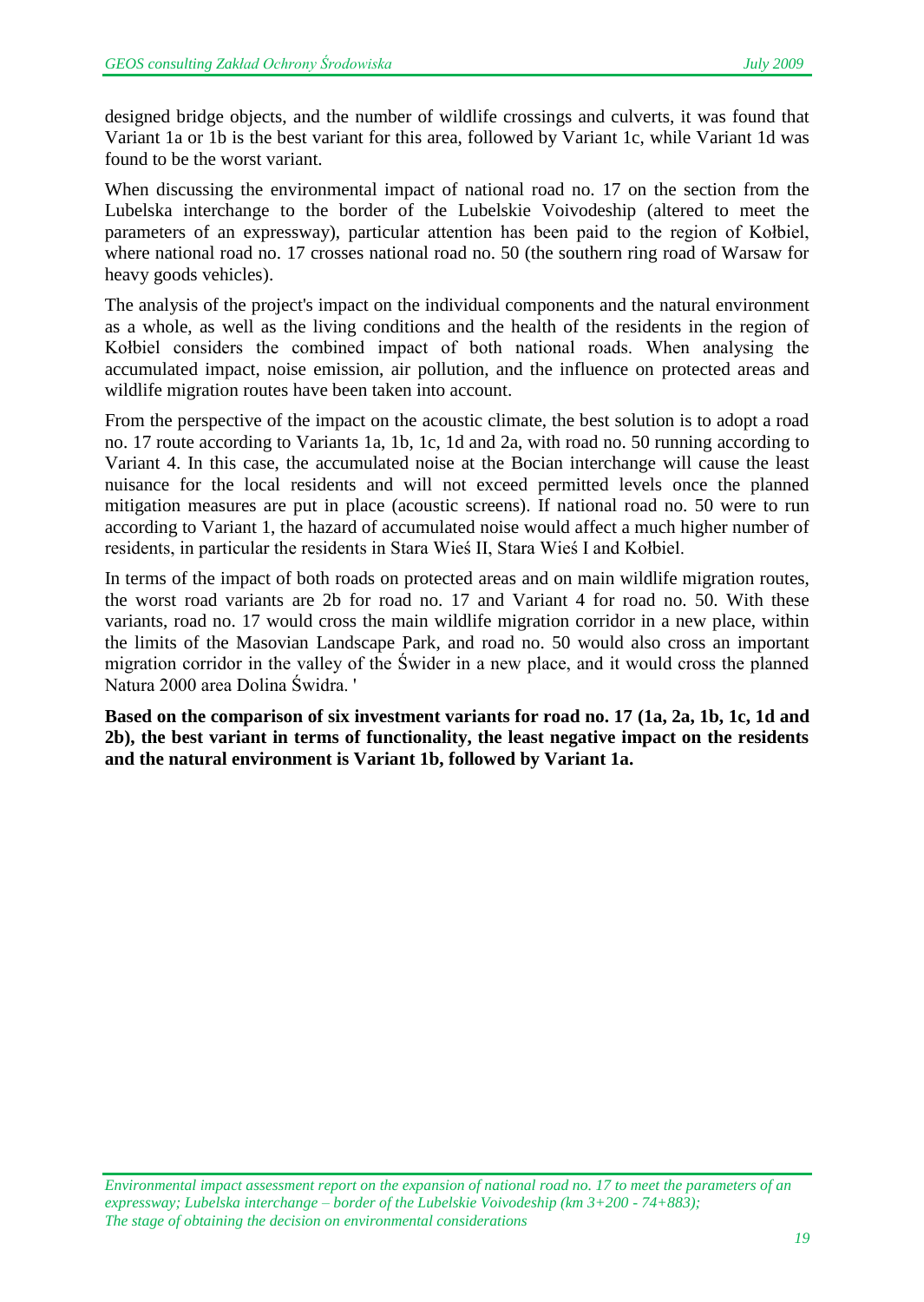#### **Table 1**

Comparison of the discussed variants for the expansion of national road no. 17

| Natural and spatial elements considered when       | <b>Variant</b> | <b>Variant</b> | <b>Variant</b> | <b>Variant</b> | <b>Variant</b> | <b>Variant</b> | <b>Variant</b>        |  |  |  |
|----------------------------------------------------|----------------|----------------|----------------|----------------|----------------|----------------|-----------------------|--|--|--|
| comparing the variants                             | la             | 2a             | 1 <sub>b</sub> | 1 <sub>c</sub> | 1 <sub>d</sub> | 2 <sub>b</sub> | $\bf{0}$              |  |  |  |
| Impact on the natural environment                  |                |                |                |                |                |                |                       |  |  |  |
| <b>Impact on water and soil environment</b>        |                |                |                |                |                |                |                       |  |  |  |
| Impact on groundwater (water quality)              | XX             | XX             | XX             | XX             | XX             | XX             | <b>XXX</b>            |  |  |  |
| Impact on surface water (water quality)            | $\mathbf X$    | XX             | XX             | XX             | XX             | XX             | <b>XXX</b>            |  |  |  |
| <b>Impact on soil surface</b>                      |                |                |                |                |                |                |                       |  |  |  |
| Loss of protected soil types, mainly organic       | $\mathbf X$    | XX             | XX             | XX             | XX             | XX             | $\left( -\right)$     |  |  |  |
| Transformation of terrain                          | $\mathbf X$    | XX             | XX             | XX             | XX             | XX             | $\left( -\right)$     |  |  |  |
| Balance of earth quantity                          | $\mathbf X$    | XX             | XX             | XX             | XX             | XX             | $(-)$                 |  |  |  |
| Impact on vegetation and wildlife                  |                |                |                |                |                |                |                       |  |  |  |
| Occupancy of forest ecosystems                     | $\mathbf X$    | <b>XXX</b>     | XX             | <b>XXX</b>     | XX             | <b>XXX</b>     | $(-)$                 |  |  |  |
| Occupancy of meadow ecosystems                     | $\mathbf X$    | XX             | XX             | XX             | XX             | XX             | $(-)$                 |  |  |  |
| Fragmentation of forest and meadow habitats        | $\mathbf X$    | <b>XXX</b>     | XX             | <b>XXX</b>     | XX             | <b>XXX</b>     | $(-)$                 |  |  |  |
| Hazard to protected habitats and plant species     | XX             | $\mathbf X$    | $\mathbf{X}$   | <b>XXX</b>     | $\mathbf X$    | XX             | $(-)$                 |  |  |  |
| Hazard to protected animal species                 | $\mathbf X$    | $\mathbf X$    | $\mathbf{X}$   | <b>XXX</b>     | $\mathbf X$    | $\mathbf{X}$   | $\overline{\text{X}}$ |  |  |  |
| Barriers to wildlife migration                     | XX             | $\mathbf X$    | $\mathbf{X}$   | $\mathbf{X}$   | $\mathbf X$    | $\mathbf X$    | <b>XXX</b>            |  |  |  |
| <b>Impact on protected areas</b>                   |                |                |                |                |                |                |                       |  |  |  |
| Impact on Natura 2000 area Dolina Świdra           | $\mathbf X$    | XX             | $\mathbf X$    | <b>XXX</b>     | <b>XXX</b>     | XX             | X                     |  |  |  |
| Length of section running through protected areas  | $\mathbf X$    | XX             | $\mathbf X$    | $\mathbf X$    | $\mathbf X$    | XX             | X                     |  |  |  |
| Occupancy of new exposed fragments of protected    | $\mathbf X$    | XX             | $\mathbf X$    | XX             | $\mathbf X$    | <b>XXX</b>     | X                     |  |  |  |
| areas                                              |                |                |                |                |                |                |                       |  |  |  |
| <b>Impact on developed areas</b>                   |                |                |                |                |                |                |                       |  |  |  |
| Settlement crossings limiting settlement           | <b>XXX</b>     | XX             | XX             | XX             | XX             | XX             | <b>XXX</b>            |  |  |  |
| development                                        |                |                |                |                |                |                |                       |  |  |  |
| Residential areas exposed to higher-than-permitted | <b>XXX</b>     | $\mathbf X$    | $\mathbf X$    | $\mathbf X$    | XX             | $\mathbf X$    | <b>XXX</b>            |  |  |  |

*Environmental impact assessment report on the expansion of national road no. 17 to meet the parameters of an expressway; Lubelska interchange – border of the Lubelskie Voivodeship (km 3+200 - 74+883);*

*The stage of obtaining the decision on environmental considerations*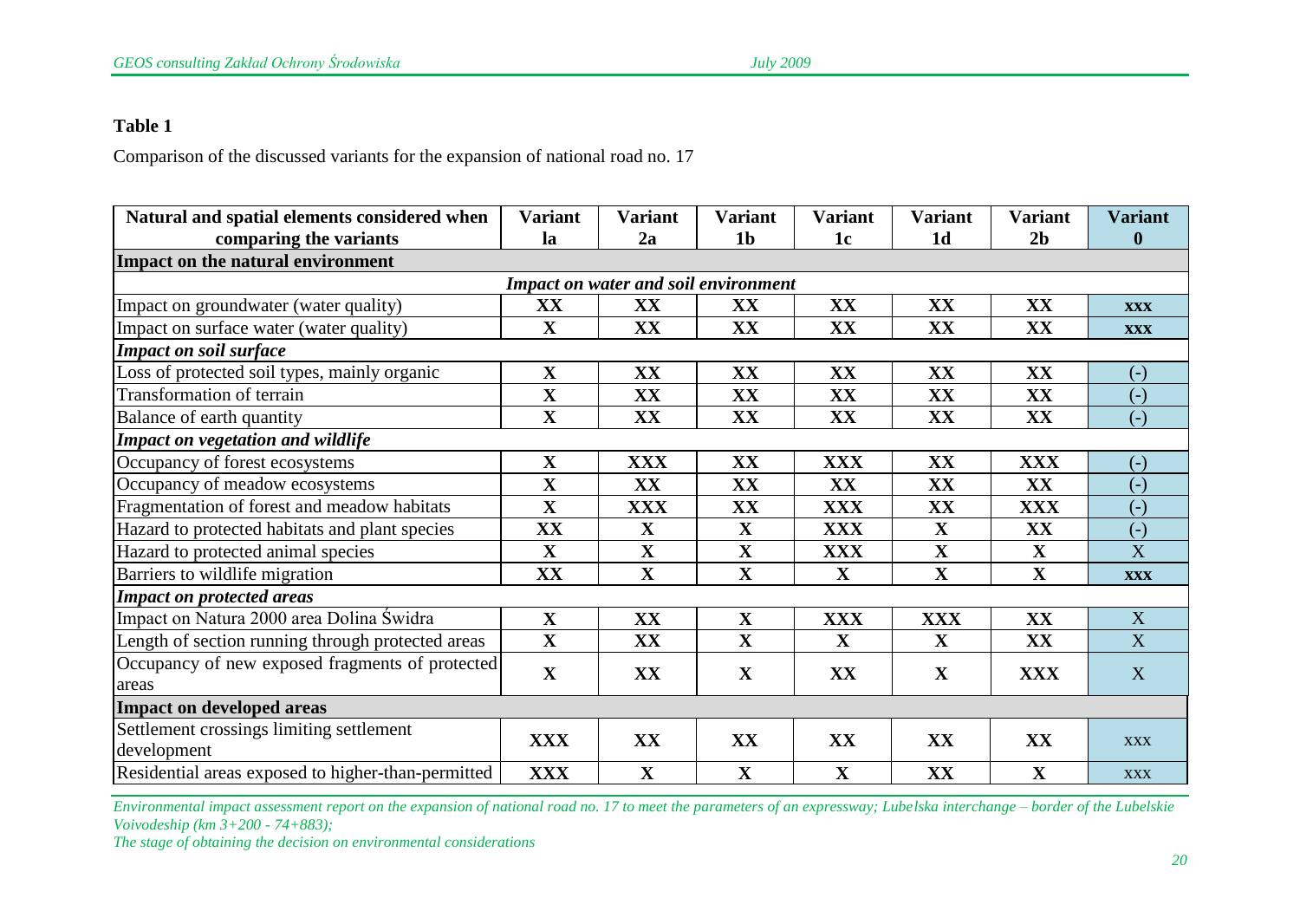| noise levels                               |            |                        |    |    |               |    |            |
|--------------------------------------------|------------|------------------------|----|----|---------------|----|------------|
| Number of buildings to be purchased and    | <b>XXX</b> | $\mathbf{X}\mathbf{X}$ | XX | VV | $\mathbf{XX}$ |    |            |
| demolished                                 |            |                        |    |    |               |    |            |
| Residential areas exposed to air pollution | <b>XXX</b> |                        |    |    |               |    | <b>XXX</b> |
| Impact on monuments                        | XX         |                        |    |    |               |    |            |
| <b>Total</b>                               |            |                        | 29 | 38 | 32            | ЭO |            |

 $xxx - large impact, xx - medium impact, x - small impact, (-) - It is not possible to determine the impact in the absence of the road's expansion$ 

*Environmental impact assessment report on the expansion of national road no. 17 to meet the parameters of an expressway; Lubelska interchange – border of the Lubelskie Voivodeship (km 3+200 - 74+883); The stage of obtaining the decision on environmental considerations*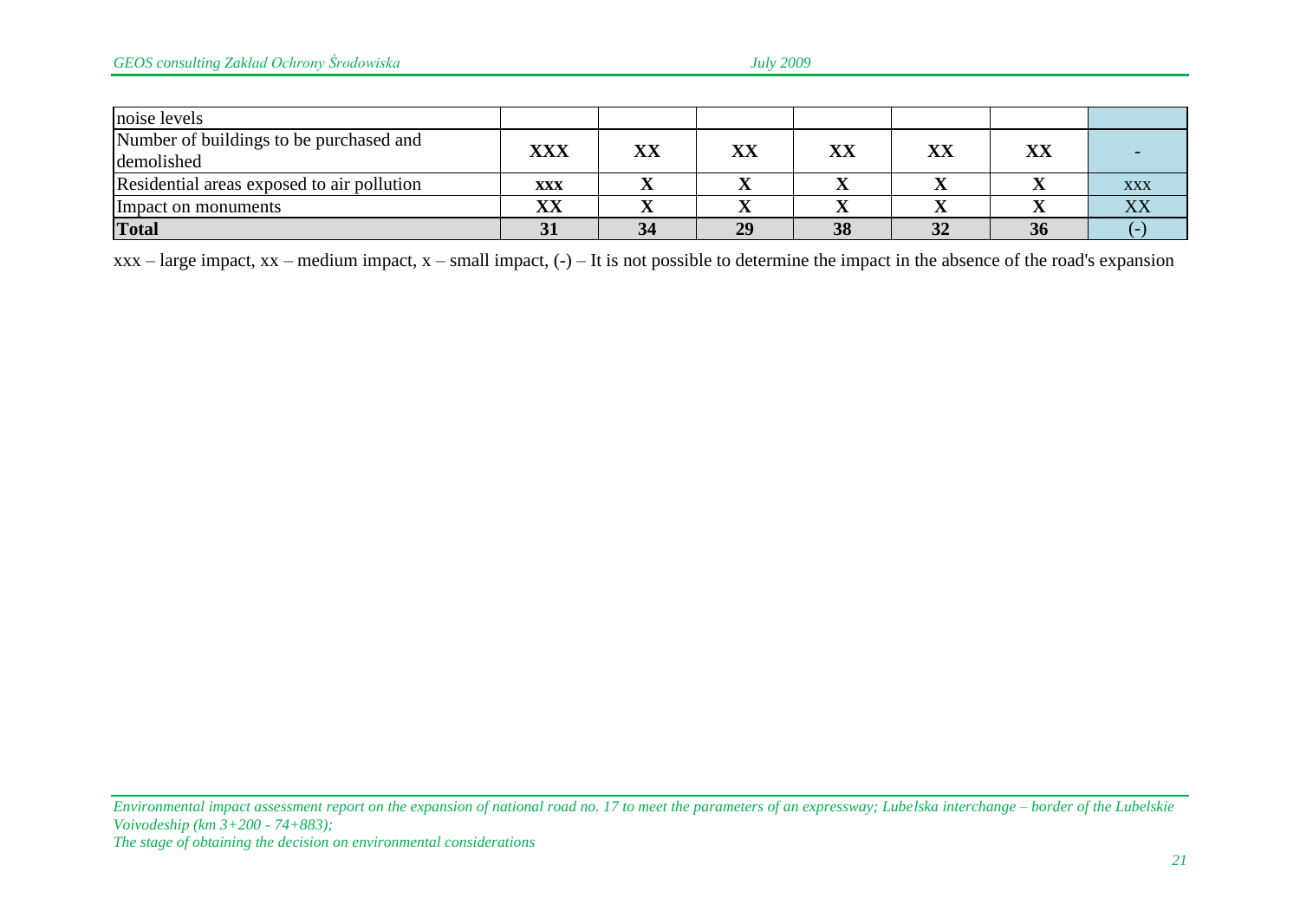#### **19. DIFFICULTIES IN PREPARING THE REPORT**

The main difficulty encountered during the preparation of this report is the uncertainty of traffic forecasts for the discussed road which were used to estimate, among other things, the exposure to higher-than-permitted noise, the forecast quality of water drained from the planned road and air pollution caused by vehicle traffic.

A major obstacle in assessing the project's impact on the planned Natura 2000 area Dolina Świdra is the absence of the final limits of that area, and of credible data on protected habitats, as well as animal and plant species in the area.

#### **20. CONCLUSIONS AND RECOMMENDATIONS**

- \* The discussed project involves the expansion of national road no. 17 to meet the parameters of an expressway on the section from the designed *Lubelska* interchange to the border of the Lubelskie Voivodeship (from km 3+200 to km 74+883), excluding the constructed ring road of Garwolin. The presented *Report* examines six investment variants (la, 2a, 1b, lc, 1d and 2b) and the comparative Variant 0.
- \* According to the obtained information, along road no. 17, within a distance of 300-400 m from the road, there are no municipal water intakes or other wells used by the public. There are water pipelines in most of the settlements, and the settlements are not supplied from shallow drilled and dug wells.
- \* The discussed area is within the border of two Main Ground Water Reservoirs (GZWP): GZWP 215 – Warsaw Subbasin (Subniecka Warszawska) (Tertiary reservoir) and GZWP 222 (Quaternary reservoir) – Dolina Środkowej Wisły.
- \* Road no. 17 crosses a well developed river system (Mienia, Świder, Promnik and Okrzejka) with numerous water drainage ditches. There are no major natural surface water reservoirs but there are small river beds, fish ponds and excavations filled with water (peat excavation ponds and clay pits).
- \* Road no. 17 will satisfy the environmental water protection requirements if the water drainage system is built according to the applicable laws, in accordance with local considerations and the recommendations of this report.
- \* Precipitation water drained from the designed road no. 17 will be drained mainly by means of roadside grass and infiltration ditches, given favourable soil and water conditions. To a lesser extent, sealed ditches and rainwater drain pipes will be used due to ecological or technical considerations (such as river valley crossings and interchanges).
- At the outlet points from the water drainage system to the receiving bodies, pre-treatment equipment with sedimentation and flotation function must be used and protected against hydraulic overload. At the inlets to the Mienia, Świder, Promnik, Korytka and Okrzejka rivers and in legally protected areas, inflow shut-off devices must be installed, protecting the receiving body against contamination by hazardous substances.
- \* Water law permits must be obtained for discharging precipitation water into surface water or into the soil, for building bridges and culverts, for rerouting the beds of watercourses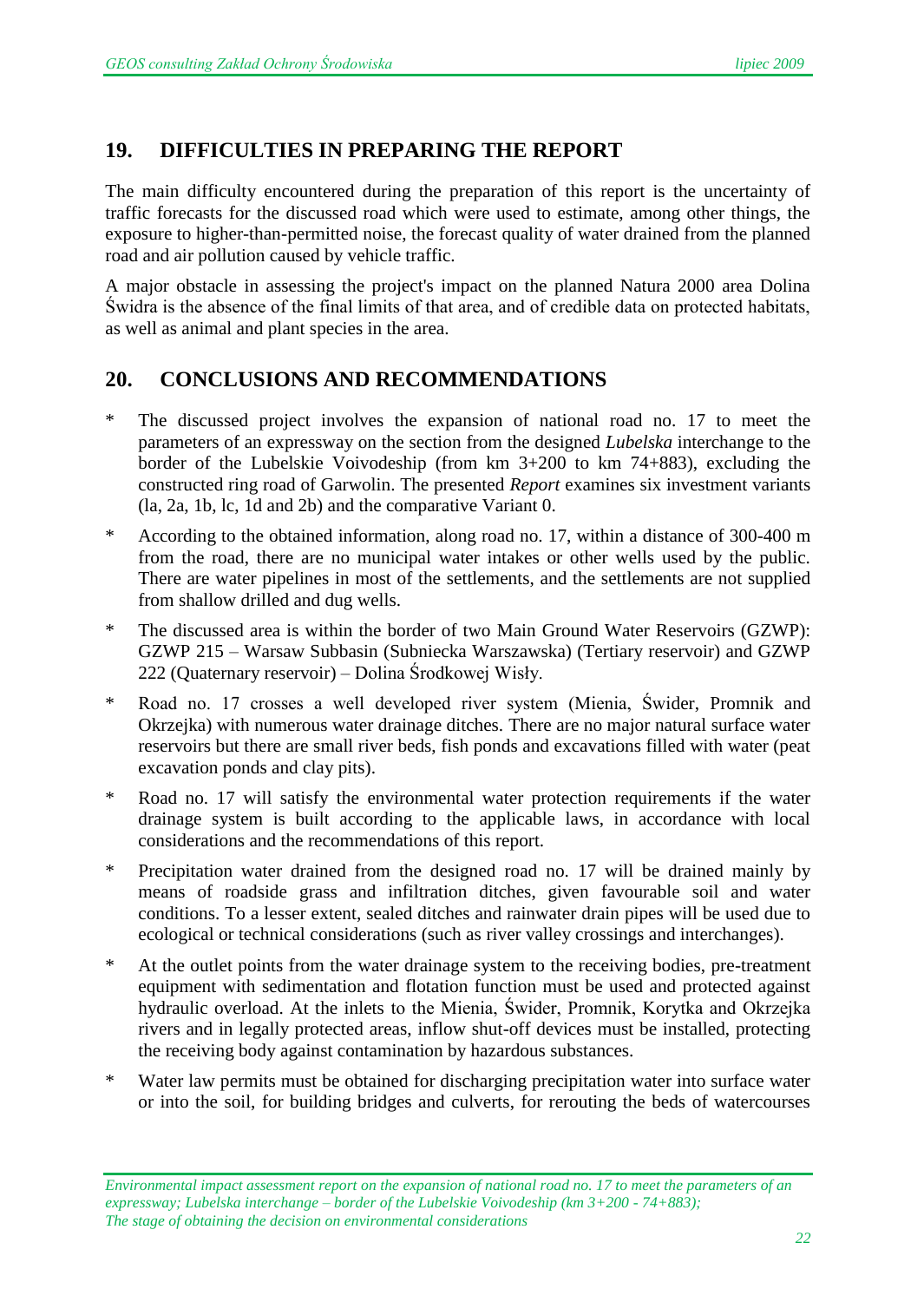(drainage ditches) and, where necessary, for altering drainage facilities.

- \* The forests along the road are administrated by Celestynów Forest Inspectorate and Garwolin Forest Inspectorate. The ownership structure is dominated by private forests without full land development surveys, with limited monitoring and supervision on the part of the forest inspectorates.
- \* Pine forests are the most numerous of the forest complexes adjacent to and crossed by the road. In the region of Garwolin (Miętne precinct), due to more fertile habitats, there are more oak, hornbeam, lime and maple forest complexes (fresh and mixed forests). Along the rivers (Świder, Mienia and Okrzejka), there are poplar and willow, elm and ash as well as ash and alder riparian forests. Along Variant 2b, in the area of Anielinek and Bocian, the ring road runs in the vicinity of the Masovian Landscape Park forest complex (150-200 m).
- \* Two-sided linear tree plantings are the leading element in the development of the roadway, along almost the full length of the discussed section of national road no. 17 (except for the road fragments running through forest complexes). The predominant species are common ash, Norway maple, Small-leaved Lime, black poplar (and mixed species), with a smaller population of birch, oak, horse-chestnut, silver maple and others. On several sections, the plantings have high natural value, are of an advanced age and have a considerable size, e.g. in the region of Majdan, Świerk (IBJ) and Puznówka. The Report proposes places where trees should be re-planted.
- In terms of the protection of the soil surface, the planned project does not change the present use of land. Based on the analysis of the new route of road no. 17, from the perspective of the transformation of soil surface and the occupancy of protected soil (i.e. arable and forest soil), the best variant is 1a, followed by Variants 1b and 1d, with the remaining variants (2a, 1c and 2b) being equivalent.
- \* Based on the results of the detailed wildlife inventory, the main hazards to natural habitats, as well as to plant and animal species listed in the annexes to the Habitats Directive and the Birds Directive, and to the plant and animal species legally protected in Poland have been identified for all of the planned expansion variants for national road no. 17. From this standpoint, Variant 1c is the least favourable variant, mainly because it occupies protected natural habitats, interferes with breeding territories and involves the loss of habitats of some of the protected animal species in the region of Wólka Mlądzka.
- Given the conducive natural conditions (high percentage of areas covered with forests and trees, diverse terrain shape with numerous valleys and location in an important east-west migration corridor), there is a constant presence of a significant wildlife population in the vicinity of road no. 17. Vast areas of forests, swamps and meadows separated by strips of arable land are ideal wildlife habitats. Every year, there are numerous accidents involving large animals (elk, roe deer and wild boar), and a higher traffic intensity could be a threat to the region's population.
- \* On the section from the *Lubelska* interchange to the border of the Lubelskie Voivodeship, road no. 17 can become a major barrier to wildlife migration on the east-west route by separating the forest complexes of *Lasy Otwocko-Celestynowskie* and *Lasy Garwolińskie* from eastern Masovia. In the absence of mitigation measures, higher traffic intensity and the planned expansion of the road to meet expressway parameters will disrupt the adjacent

*Environmental impact assessment report on the expansion of national road no. 17 to meet the parameters of an expressway; Lubelska interchange – border of the Lubelskie Voivodeship (km 3+200 - 74+883); The stage of obtaining the decision on environmental considerations*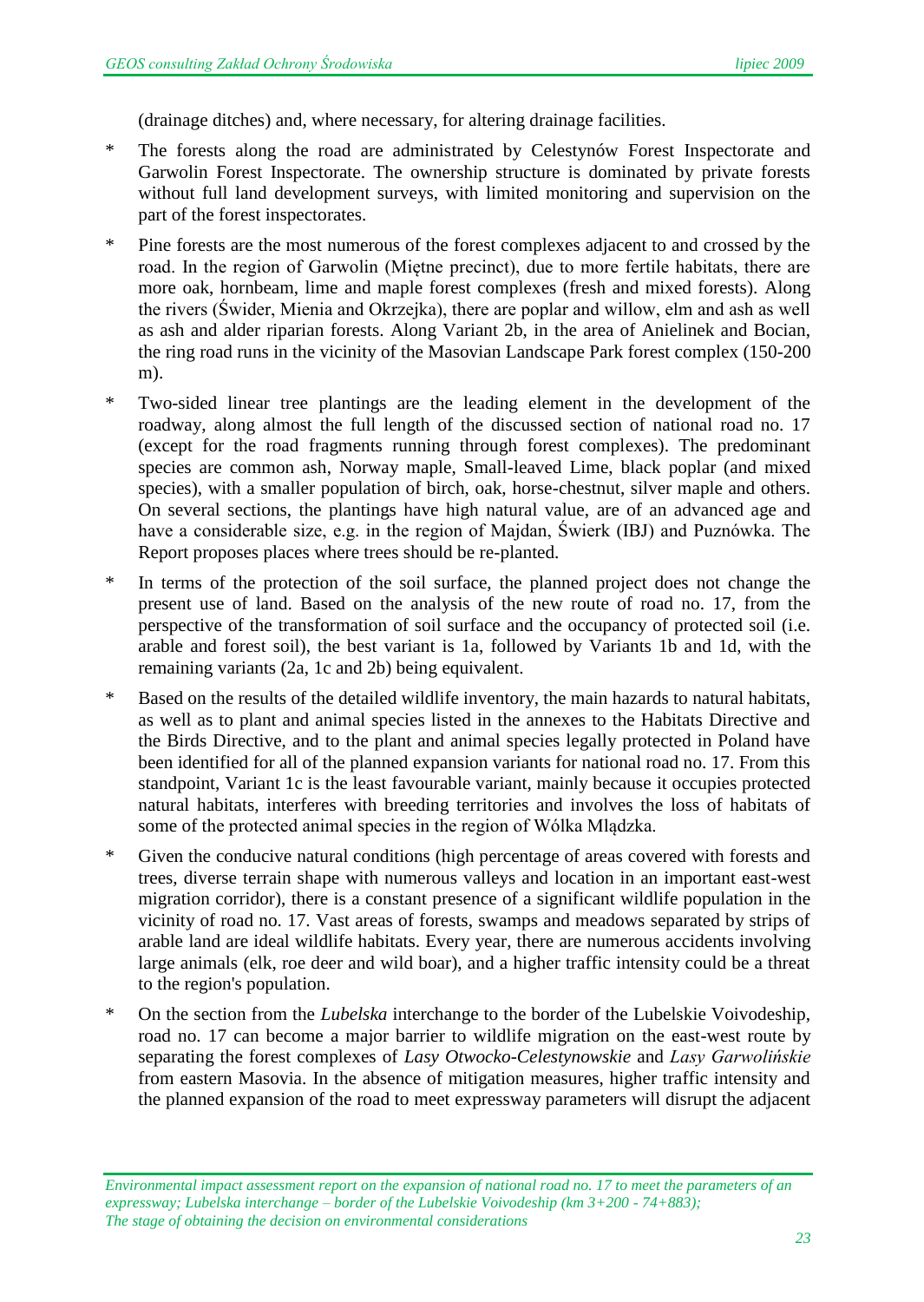migration corridor connecting Natura 2000 areas *Dolina Środkowej Wisły and Bagno Całowanie,* and the said forests with areas to the east of the road, including the region of Mińska Mazowiecki and Natura 2000 areas *Dolina Liwca* and *Lasy Łukowskie.*

- \* The following nature conservation areas are located along road no. 17: Świder nature reserve, Masovian Landscape Park (including buffer zone), Warsaw and Vistula Landscape Conservation Areas, and the planned Natura 2000 special habitat protection area Dolina Świdra. In addition to the mentioned conservation areas, there are also protected nature monuments, environmental use areas and parks protected by the monument conservation officer.
- \* As of January 2009, the areas included in the list of Natura 2000 network located approx. 9 km from the planned project but not affected by the project are: special bird protection areas – PLB140001 Bagno Całowanie and PLB 140004 Dolina Środkowej Wisły, site of Community importance – PLH140001 Bagno Całowanie and a proposed site of Community importance – Wisła Środkowa.
- \* In April 2008, a portion of the valleys of the Świder and Mienia rivers was included in the list of potential Natura 2000 special habitat protection areas on the website of the Minister of the Environment under the name "Dolina Świdra". A detailed description of the area is included in a separate study.
- \* The impact of the expansion of national road no. 17 on the planned Natura 2000 special habitat conservation area can be described as follows:
	- o The key factors affecting the Natura 2000 area Dolina Świdra are mainly the existing and planned bridge objects in Wiązowna, Wólka Mlądzka, and in the vicinity of Adamówka and Rudka. On the other sections, due to the significant distance of the road variants from the analysed area, no significant negative impact related to land occupancy, clearance of greenery, noise emission, pollution, etc. is expected.
	- o It is estimated that the total area of natural habitats (mainly riparian forests and Carpinion betuli with a low naturality level, which occupy approx. 700 hectares in the described Natura 2000 area) lost as a result of the construction or modernisation of the bridge crossings ranges from 0.45 ha (Variants 1b and 1d) to 0.91 ha (Variant 2a). The estimated area of natural habitats exposed to the emission of traffic pollution, including heavy metals, ranges from 1.1 ha (Variant 1b) to 1.74 ha (Variant 2a).
	- o It must be stressed that most of the habitats which will be eliminated or which are exposed to an increased emission of pollutants are characterised by a low representativeness, which is expressed in a simplified structure, a high share of foreign species and a marked influence of human activity, meaning that the project will have a small impact on these habitats.
	- o It is only with Variant 1c that the construction of the bridge crossing will lead to the loss of protected habitats of subcontinental Carpinion betuli, ash and alder riparian forests, and eutrophic old river beds with a total area of approx. 0.3 ha.
	- o The other negative impact on natural habitats and species should be considered as small, without any particularly significant consequences for the environment. The most noticeable impact involves noise and vibrations, which are also currently present in the vicinity of the road. The animals potentially affected by this impact are mainly

*Environmental impact assessment report on the expansion of national road no. 17 to meet the parameters of an expressway; Lubelska interchange – border of the Lubelskie Voivodeship (km 3+200 - 74+883); The stage of obtaining the decision on environmental considerations*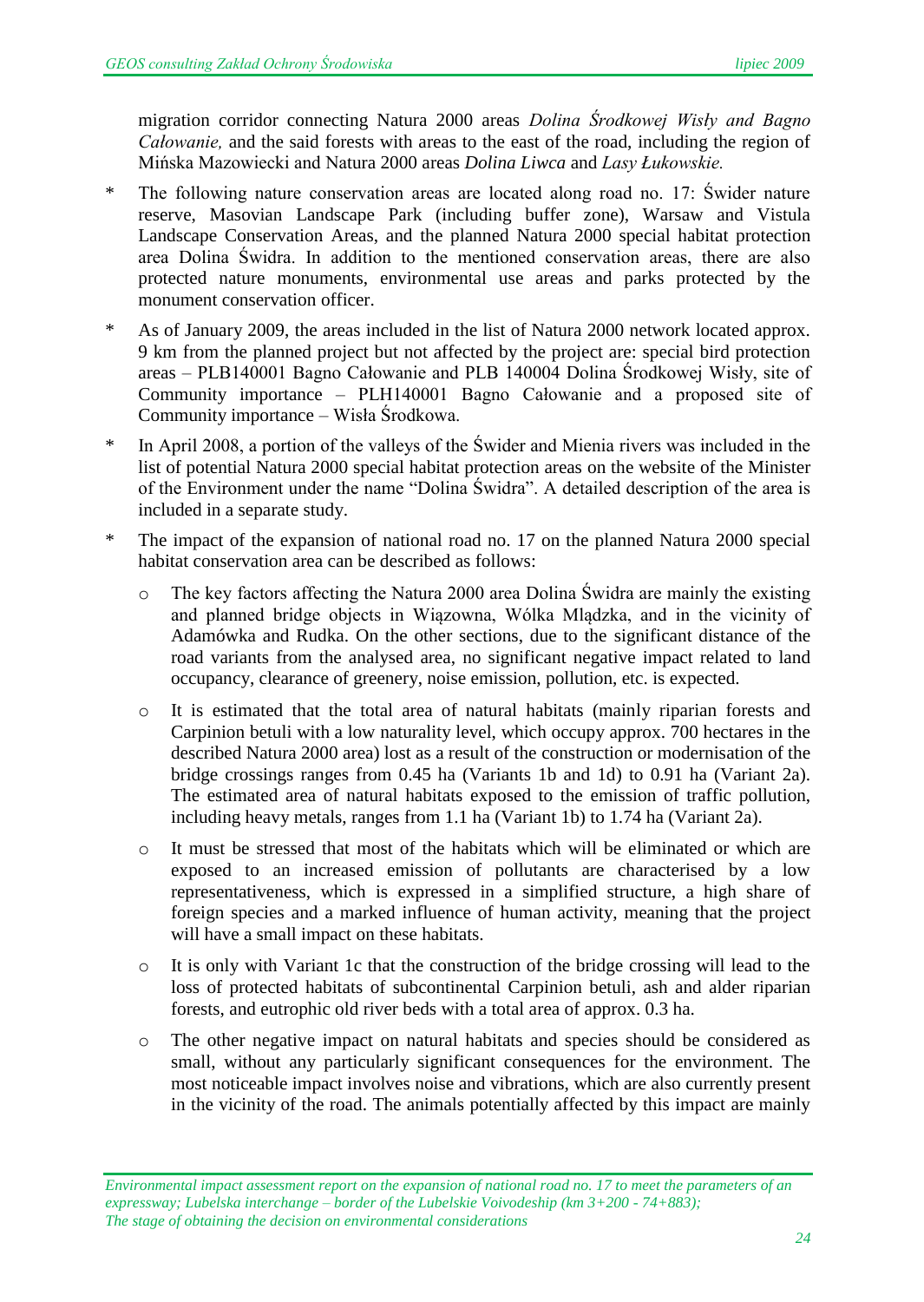nesting birds, such as the Kingfisher, the Black Woodpecker and the Red-breasted Flycatcher.

- o In addition, in the area of bridge crossings, there is a potential hazard of contamination of watercourse waters and banks with chemicals. In particular, this risk affects animal species inhabiting the water environment, such as the European Weatherfish, the Amur Bitterling, the European otter and the Kingfisher.
- o In order to mitigate the impact of the planned road on the planned Natura 2000 area Dolina Świdra, which is also a wildlife migration corridor, the construction of bridge objects with parameters suitable for crossings for large animals is planned, along with enclosures and a tight water drainage system for the bridge object.
- o The significant reduction of the negative impact on the habitats (including protected habitats) during the construction of bridge crossings in the Natura 2000 area Dolina Świdra is related to the very nature of this valley, with its very narrow river beds and flood plains (35 to 50 metres wide); therefore, the bridge abutments will be located on the slopes, and it will not be necessary to build supports in the river bed.
- Following the assessment of the variants' impact, considering the representative nature and the area of the habitats that are endangered and exposed to pollution, the population of the affected Community species, the width of the riverbed in the area of the designed bridge objects, and the number of wildlife crossings and culverts, it was found that Variant 1a or 1b is the best variant for the Natura 2000 area Dolina Świdra, followed by Variant 1c, while Variant 1d was found to be the worst variant.
- \* The Masovian section of national road no. 17 crosses or runs in the vicinity of several complementary wildlife corridors connecting two main corridors of national importance (southern and central corridor, and northern and central corridor), which are important national migration routes for large animals.
- \* Given the significance of these areas for wildlife migration and the Investor's suggestions regarding the safety of traffic participants, as well as numerous points of interference with wildlife, the authors have proposed using two-sided enclosures along the whole road, preventing animals from entering the roadway.
- \* In order to mitigate the negative consequences of the division of open areas and the wildlife barrier in the form of the enclosed road, 6 new full-size crossings for large and medium-sized animals have been proposed: in the region of Anielinek (approx. km 20-21), Puznówka (approx. km 34), Miętne (approx. km 40), Potaszniki (approx. km 54), Trzcianka (approx. km 63) and Ruda (approx. km 75).
- \* In addition, after considering the recommendations included in the report (minimum dimensions, and suitable formation of land and greenery), 8 bridge objects will be able to fulfil this function. The design must also provide for the adaptation of culverts to function as crossings for small animals (after being fitted with a dry shelf). In two places, special crossings for amphibians have been planned (with 2-3 openings).
- \* During the construction of the Bocian interchange in the region of Anielinek and the ring road of Gończyce, the degradation of bodies of water must be prevented if possible. If this is not possible, mitigation steps must be taken by creating new bodies of water for amphibians. These bodies of water must be located in a distance of 100-200 m from the

*Environmental impact assessment report on the expansion of national road no. 17 to meet the parameters of an expressway; Lubelska interchange – border of the Lubelskie Voivodeship (km 3+200 - 74+883); The stage of obtaining the decision on environmental considerations*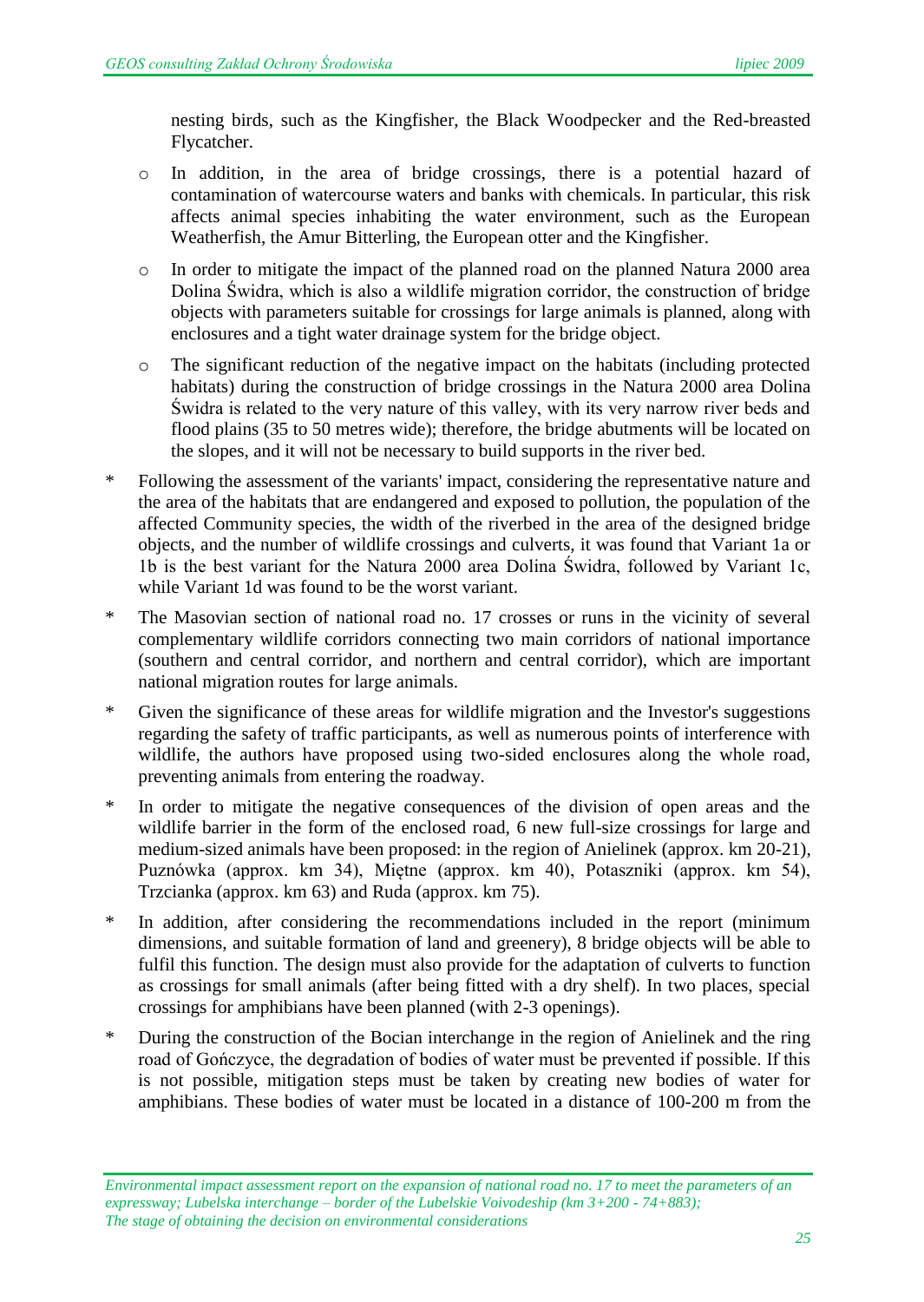existing bodies of water. It is important to minimise the loss in the amphibian population (in particular, the northern crested newt) during road construction works.

- \* A 40 to 60 m wide strip of land with an area of 5.66 to 6.1  $\text{km}^2$  (depending on the variant) will be occupied for the purpose of altering national road no. 17, leading to an irreparable loss of biologically active developed areas, including substantial forest areas and roadside trees. According to preliminary calculations and forecasts, approx. 6.8-7 thousand trees would have to be cleared. In addition, as part of preparation works, a substantial number of buildings will have to be purchased and demolished: for Variant  $1a - 162$  buildings, Variant 2a – 92 buildings, Variant 1b – 96 buildings, Variant 1c – 90 buildings, Variant 1d – 97 buildings and Variant 2b – 94 buildings.
- \* According to the survey, the information obtained from the Masovian Voivodeship Office and from commune offices, there are two nature monuments (Norway maples) (approx. km 54-55) interfering with all of the analysed variants.
- \* According to the calculations and analyses, the impact of the alteration of road no. 17 on air quality will be small. No higher-than-permitted impact on human life and protected plants is expected; therefore, it is not necessary to change the use of arable land and to introduce insulating greenery to protect the crops.
- According to the calculation analysis, the impact of the emission of traffic pollution on the discussed section of national road no. 17 on air quality will not exceed permitted levels during the implementation and operational stage within the 2013 and 2030 forecast timelines.
- \* Given the significant forecast increase in traffic on the modernised road, the acoustic climate around the road will deteriorate considerably over a dozen or so years. Therefore, it is necessary to build acoustic screens with a total length of 33.55 km (Variant 1c) to 39.93 km (Variant 1a).
- \* One year after the investment is commissioned to use (post-implementation review) and, after that, every 5 years, the noise level must be measured to verify whether the acoustic climate in residential areas has deteriorated. If the permitted noise levels are significantly exceeded in residential areas, it will be necessary to install, for instance, a diffractor on the top edge of the screen, or the existing screens will have to be extended.
- \* At present, there is no need to classify national road no. 17 as a high-risk undertaking or as an undertaking with a high risk of a serious industrial incident, based on the type and quantity of hazardous substances.
- The Investor is obliged to measure the levels of substances or energy introduced into the environment in connection with the operation of the altered objects (roads). This obligation is specified in article 175 section 3 of the *Environmental Protection Law Act*. Article 175 section 4a stipulates that the obligation referred to in section 3 must be fulfilled within a year from the commencement of use of the altered object. The scope and the requirements for such measurements are specified in the Ordinance of the Minister of the Environment of 2 October 2007 *concerning the requirements for measuring the environmental levels of substances or energy by the administrators of roads, railways, tram lines, airports and ports* (J.L., No. 192, item 1392).
- \* In the vicinity of national road no. 17, on the section from the *Lubelska* interchange to the